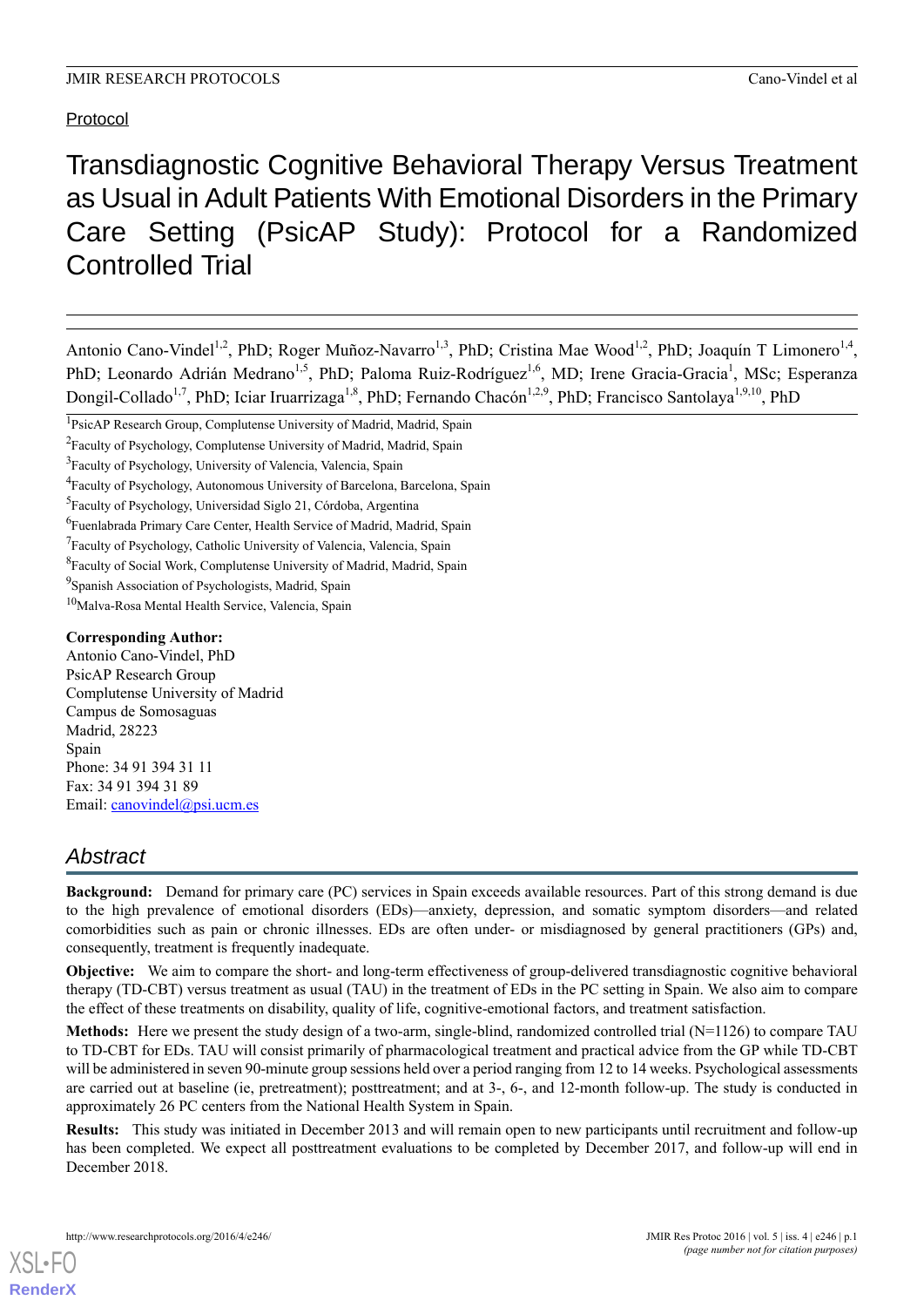**Conclusions:** We expect the TD-CBT group to have better results compared to TAU on all posttreatment measures and that this improvement will be maintained during follow-up. This project could serve as a model for use in other areas or services of the National Health System in Spain and even in other countries.

**ClinicalTrial:** International Standard Randomized Controlled Trial Number (ISRCTN): 58437086; http://www.isrctn.com/ISRCTN58437086 (Archived by WebCite at http://www.webcitation.org/6mbYjQSn3)

*(JMIR Res Protoc 2016;5(4):e246)* doi[:10.2196/resprot.6351](http://dx.doi.org/10.2196/resprot.6351)

#### **KEYWORDS**

anxiety; depression; somatization; treatment as usual; cognitive behavioral therapy; quality of life; primary care; emotional disorders; transdiagnostic therapy; medically unexplained symptoms; common mental health disorders

## *Introduction*

#### **Background and Rationale**

Emotional disorders (EDs), including mood, anxiety, and somatization disorders, are a leading cause of disability and demand for primary care (PC) services [\[1,](#page-11-0)[2\]](#page-11-1). According to Haro et al [[1\]](#page-11-0), 1-year prevalence rates in Spain for anxiety, depression, and somatization disorders are 6.2%, 4.4%, and 14.7%, respectively. In Spanish PC centers, the 1-year prevalence rates for depression, mood disorders, and mental disorders are 9.6%, 13.4%, and 31.2%, respectively [[3](#page-11-2)]. These data indicate that approximately 1 out of 3 patients in the PC setting suffers from some type of mental disorder. In addition, comorbidity in these patients is high [\[4](#page-11-3)[-6](#page-11-4)] and closely associated with poor quality of life [\[7](#page-11-5)], substance misuse, disability, and high health and social costs that rise in parallel with the increase in the number of comorbid disorders [[8\]](#page-11-6).

In 2001, the World Health Organization (WHO) estimated that the prevalence of mental disorders would continue to increase through the year 2020, thus imposing a significant social and economic burden on many countries around the world, especially in developed countries. For this reason, the WHO stressed the need to increase the number of specialized human resources to treat patients with EDs [[9\]](#page-11-7). The most recent guidelines for depression and anxiety disorders published by the National Institute for Health and Clinical Excellence (United Kingdom) [[10\]](#page-11-8) recommend an evidence-based approach to identify the least intrusive but most effective interventions for the management of these disorders.

Cognitive behavioral therapy (CBT) is a highly efficacious and cost-effective approach to managing EDs; for this reason, it is currently considered the optimal therapy to treat these disorders. Although CBT is less expensive than most medical treatments, the costs can be further reduced by using a transdiagnostic group approach in which patients with different but related EDs (ie, they share certain commonalities, particularly high levels of anxiety and maladjusted thoughts) are grouped together [\[11\]](#page-11-9). This approach, known as transdiagnostic cognitive behavioral therapy (TD-CBT), addresses dysfunctional behaviors and thoughts with the aim of changing behavioral and thinking patterns. TD-CBT has been shown to be more effective than treatment as usual (TAU) in PC settings for the treatment of depression  $[12]$  $[12]$  and anxiety  $[13]$  $[13]$ ; it has also been shown to be comparable or superior to many evidence-based psychological

interventions for pain [[14\]](#page-12-2), especially when patients are referred by their general practitioners (GPs) [\[15](#page-12-3)].

Many patients with EDs are users of both PC and specialized care services. However, in many cases patients are misdiagnosed, with misdiagnosis rates of up to 78% for depression [[16\]](#page-12-4), 86% for panic disorder, 71% for generalized anxiety disorder (GAD), and 98% for social anxiety disorder [[16,](#page-12-4)[17\]](#page-12-5). Consequently, many patients may not receive appropriate treatment. Moreover, in the case of incorrect diagnoses, patients may also be subjected to costly, unnecessary, and potentially addictive and/or harmful (due to side effects) psychopharmacological treatments [\[16](#page-12-4)].

In Spain, the diagnosis of an ED is usually first made by the GP who must decide, in a very brief consultation (ie, less than 7 minutes), which psychoactive drugs to prescribe (if any) and whether or not the patient needs specialized care [[18\]](#page-12-6). As a result of these time constraints, the most common treatments are pharmacological interventions. According to Codony et al [[19\]](#page-12-7), 39% of patients with anxiety disorders do not receive any treatment, one-third of patients receive medication alone, only 1% receive psychological therapy, and 27% receive combined psychological-medical therapy. These findings indicate that psychological treatment is underprescribed—often only as a last resort—in patients with an ED who seek help from their GP.

Despite the generalized underutilization of psychological treatments in the PC setting, in recent years, several countries—notably, the United Kingdom—have incorporated psychological services (including CBT) into the PC setting. In the last decade, the UK government developed and implemented a large-scale program entitled Improving Access to Psychological Therapies (IAPT) [[20\]](#page-12-8), designed to improve treatment of EDs among the general population. The results of that program have shown that CBT is as effective in routine PC as it is shown to be in research trials; importantly, these excellent results were achieved without any side effects, fewer relapses, and lower long-term economic and social costs than TAU [[21\]](#page-12-9). The benefits of these psychological interventions include their effectiveness in reducing symptoms associated with depression and anxiety—effect size in pre-post treatment of 1.39 for anxiety problems and 1.41 for depression—and high recovery rates for those who completed treatment—74% for anxiety and 76% for depression. These benefits have helped to decrease the risk of relapse while maintaining long-term positive outcomes [[22\]](#page-12-10).

 $XS$  • FO **[RenderX](http://www.renderx.com/)**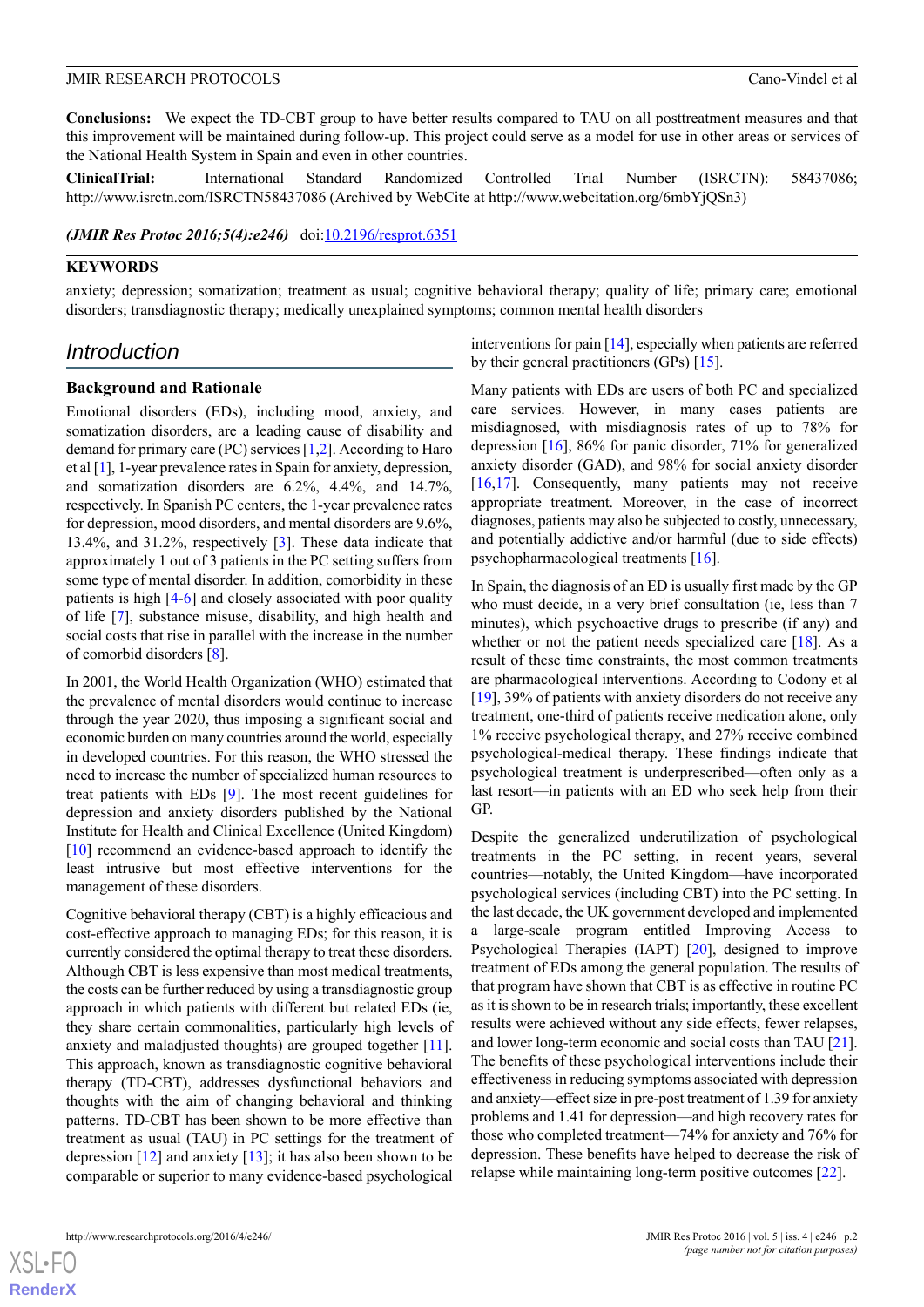This efficient and novel way of providing patients with access to psychological therapies in the United Kingdom, where the most cost-effective treatment has improved the detection, diagnosis, and referral rates for these common mental health disorders, has generated intense interest in many countries as a treatment model, including in Spain. However, efforts are needed to implement this model in Spain.

### **Objectives**

### *Primary Objectives*

Given the strong evidence base in favor of CBT versus TAU, together with the need to improve ED treatment in the PC setting in Spain, the major aim of the *Psicología en Atención Primaria* (PsicAP) study is to verify if a group-delivered TD-CBT for EDs is more effective and efficient than TAU in Spanish PC centers. If it is so, we want to compare the short- and long-term efficacy of TD-CBT versus TAU in the treatment of these disorders.

## *Secondary Objectives*

We also aim to compare the effect of these treatments on disability, quality of life, cognitive-emotional factors, and treatment satisfaction.

## **Hypothesis**

Regarding the primary objectives of this study, the experimental group as compared to the control group is expected to report a greater decrease (including pre-post treatment differences and decrease at 3-, 6-, and 12-month follow-up) in dysfunctional emotional symptoms and percentage of cases with probable EDs. The total scores of anxiety, panic, depressive, and somatic symptoms will be measured by the Patient Health Questionnaire (PHQ) [[23](#page-12-11)[,24](#page-12-12)]. In addition, regarding the secondary objectives of this study, we hypothesize that the results will prove that TD-CBT reduces disability and that it, consequently, improves quality of life. We expect that participants allocated to the experimental group will report decreased impairment on work, family, and social domains and an increase in physical, psychological, social, and environmental quality of life at posttreatment and at 3-, 6-, and 12-month follow-up. We also expect that, relative to the control group, participants in the experimental group will have higher levels of emotional regulation and lower scores on cognitive-emotional factors such as ruminative thinking, worries, metacognitions, and cognitive biases associated with EDs. Moreover, we expect the experimental group to report higher treatment satisfaction (see detailed explanation in the Outcomes sections below).

#### **Study Design**

[XSL](http://www.w3.org/Style/XSL)•FO **[RenderX](http://www.renderx.com/)**

This is a two-arm—TAU control group and TD-CBT experimental group—single-blind randomized controlled trial (RCT); the psychologists responsible for assessing patients at the pre- and posttreatment evaluations are blinded to the treatment group. The experimental group will also include patients currently receiving TAU, which will be withdrawn if they are randomized to the TD-CBT group (see detailed explanation in the Interventions section below).

Treatment will be assessed at five time points: pretreatment (before randomization), posttreatment (at the end of the TD-CBT

```
http://www.researchprotocols.org/2016/4/e246/ JMIR Res Protoc 2016 | vol. 5 | iss. 4 | e246 | p.3
```
group session, 3-4 months after treatment initiation), and at three follow-up evaluations—3, 6, and 12 months after treatment finalization.

## *Methods*

## **Study Setting**

In Spain, as in many countries, PC is the first level of access to the public national health system. Following a communitarian vision of health care, PC is a level of care at which each patient's condition (and the course of disease) is monitored within the social environment. All PC centers are organized into basic structures of health—a health service concept established with the delimitation of territorial areas of health—in coordinated multidisciplinary teams (ie, GPs, nurses, pediatricians, social workers, and physiotherapists), with healing activities integrated with health promotion, disease prevention, etc. Every patient is assigned to a PC center of his or her basic structure of health and, therefore, to a team of carers at each PC center, a specialized center, and a hospital, covering all levels of possible need for health assistance. Nevertheless, clinical psychologists are not part of the PC team, but rather are located in specialized care units and hospitals.

The clinical trial is being conducted at the following 26 PC centers in Spain: Madrid (11 centers), Valencia (five centers), Biscay (one center), Albacete (one center), Mallorca (one center), Andalusia (two centers), Cantabria (one center), Navarra (two centers), and Galicia (two centers). These centers share many common characteristics, but several differences may exist between them, such as language (eg, Spanish [Castilian], Basque, Galician or Catalan) and other sociodemographic differences. As a result, this wide variety of locations makes these PC centers truly representative of Spanish society as a whole. The study may be extended to other centers in other cities around Spain given the interest in offering an alternative to TAU by PC health professionals.

#### **Target Population**

The total sample is expected to consist of 1126 adults, all of whom will have a diagnosis of anxiety, depression, and/or somatic symptom disorders. Any anxiety disorder (eg, panic with or without agoraphobia, GAD, obsessive compulsive disorder, posttraumatic stress disorder, specific phobias, and social phobia) and other conditions included under somatization (eg, medically unexplained symptoms, chronic fatigue, or pain) may be included in the trial if they are not severe. We will test severity according to specific measures of disability and severity of the emotional distress group (see detailed explanation in the Outcomes section below).

Patients with a confirmed or suspected diagnosis of any of these disorders are invited by their GP to participate in the study. In addition, all patients who visit one of the participating PC centers will have the opportunity to be screened to see if they qualify for participation. If they meet the inclusion criteria, they are asked to participate and are included in the trial if they agree.

Before inclusion, patients are informed that they will be randomly assigned to either the control (TAU) or the experimental group (TD-CBT). Written informed consent is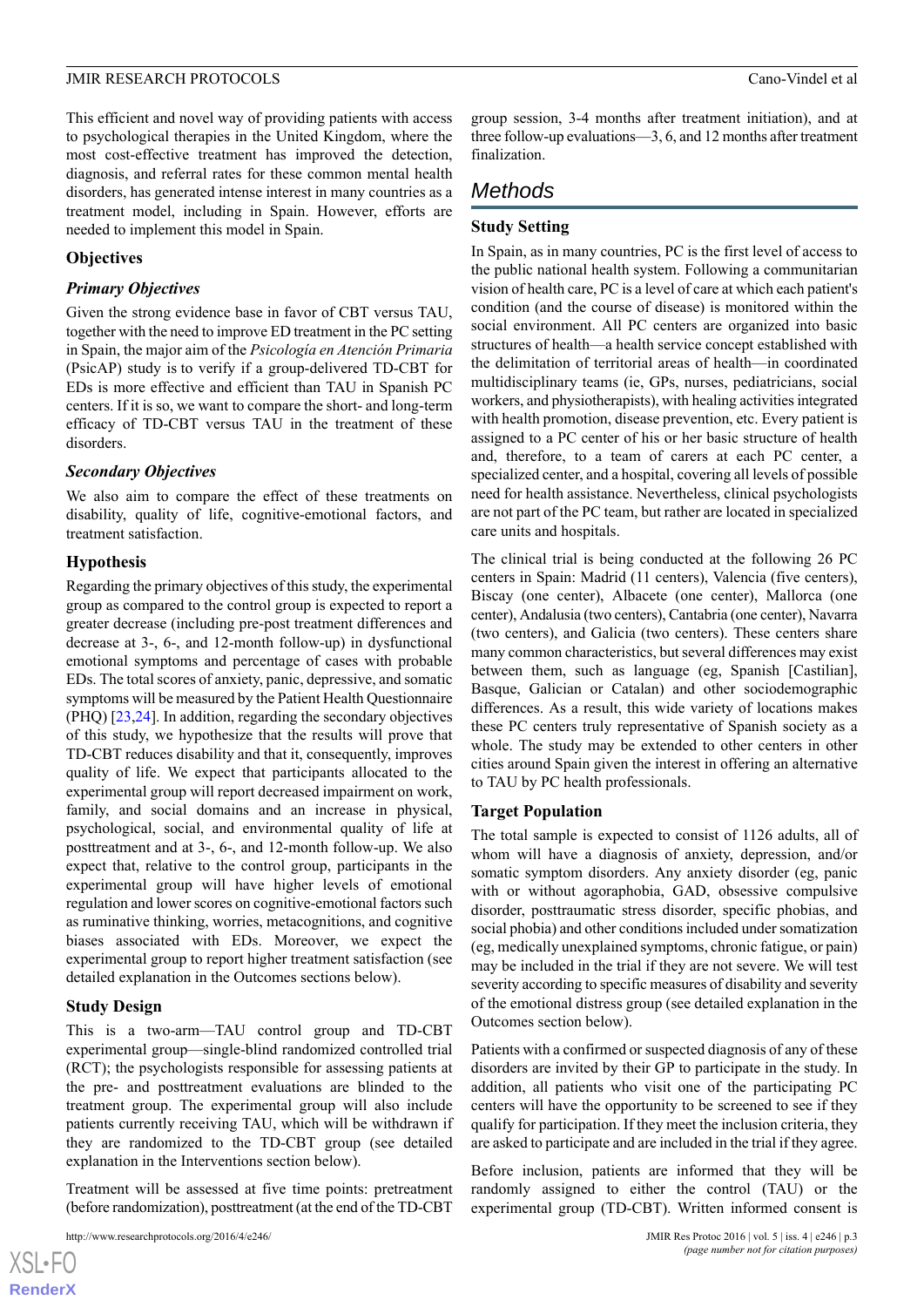obtained from all patients. Participation is voluntary and confidentiality is guaranteed. The study protocol (ISRCTN58437086) has already been approved by the ethics and clinical research committee of the participating PC centers and by the Corporate Clinical Research Ethics Committee of Primary Care of Valencia (CEIC-APCV), the national research ethics committee coordinator. Participation in this trial does not involve any added risks to patients apart from the inherent risks associated with pharmacological treatment (TAU group only). The aim of this study is to maximize benefits and reduce potential harms (principle of proportionality) through TD-CBT.

#### **Inclusion and Exclusion Criteria**

#### *Inclusion Criteria*

Any adult patient between 18 and 65 years of age seeking treatment for anxiety, depression, and/or somatic symptom disorder at any of the participating Spanish PC centers may be included in the study. Participation in the study is completely voluntary. For diagnosis, patients must meet predetermined cutoff points on the relevant subscale(s) of the PHQ [\[23](#page-12-11),[24\]](#page-12-12). The 15-item Patient Health Questionnaire (PHQ-15) (<10 points), the 9-item Patient Health Questionnaire (PHQ-9) (<12 points or original algorithm), the 7-item Generalized Anxiety Disorder (GAD-7) scale (<10 points), and the Patient Health Questionnaire-Panic Disorder (PHQ-PD) (modified algorithm) [[25\]](#page-12-13) are used to detect somatization disorders, major depressive disorder (MDD), GAD, and panic disorder, respectively (see Outcome sections below for details).

#### *Exclusion Criteria*

Patients over 65 years of age are excluded from the trial to avoid distorting the outcomes due to age-related difficulties; however, once the treatment has been validated, this important part of the population will be eligible for participation in these treatment program. Other exclusion criteria include the following: severe mood disorders (eg, bipolar disorder [GP diagnosis] or severe MDD: PHQ-9<23); substance abuse or dependence; any other severe mental disorder (eg, personality disorder); a history of frequent or recent suicide attempt(s); a high level of disability (Sheehan Disability Scale [SDS]<25) [\[26](#page-12-14)]; difficulty understanding the Spanish language; intellectual disability; difficulties in undertaking the group therapeutic process; or participation in another clinical trial.

#### **Interventions**

#### *Treatment-as-Usual Condition*

The control group will receive TAU as provided by the GP at the Spanish PC center. This treatment has been described in previous research as nontreatment, standard treatment, pharmacological treatment, and/or practical advice by the GP delivered in routine care [[27\]](#page-12-15), focused on reducing negative emotional symptomatology.

The TAU is provided by the GP in their regular consultation, generally consisting of a face-to-face session (5-7 minutes) to assess the physical and/or psychological complaints of the patient. Also in this time, the GP will provide advice,

medication—antidepressant, anxiolytics, or hypnotics—and/or onward referral to specialized care services. Importantly, since this is TAU, conditions are the same as in routine daily practice at the treatment center, without any modifications. If the GP recommends psychological treatment as part of the routine TAU, such patients are excluded from the final trial recruitment to avoid bias.

### *Experimental Condition*

#### **Rationale and Goals**

The experimental group will receive TD-CBT group therapy. A well-documented and evidence-based therapeutic approach [[11,](#page-11-9)[22](#page-12-10)] that has been specially designed by Cano-Vindel [\[28](#page-12-16)] for the treatment of EDs in PC is used. This TD-CBT is focused on reducing negative emotional symptomatology in the short term using cognitive restructuring and behavioral management, which allows patients to continue without the use of medications in the long term. Any patient receiving TAU prior to study enrollment and then allocated to the TD-CBT group will be withdrawn from TAU. This means that patients in both groups may receive TAU before enrollment in the trial. Once patients are assigned randomly to the TD-CBT group, the GP is not permitted to provide or increase the TAU (ie, increasing pharmacotherapy), but may reduce or eliminate the medication if improvement is noted. It is expected that the pharmacological treatment in patients who are allocated to the TD-CBT group will be withdrawn by the GP as a result of improvement (ie, reduction) of the negative emotional symptoms due to TD-CBT.

#### **Procedure and Schedule**

Each participant will receive seven 90-minute sessions of TD-CBT group therapy—8-10 patients in each group, during approximately 12 weeks (3 months). This 12-week treatment period may be increased if necessary for scheduling purposes (ie, due to holiday periods) up to a maximum of 16 weeks (4 months). Sessions are facilitated by one clinical psychologist in a spacious and comfortable room at the PC center. The therapy is delivered with patients and therapist sitting in a circle. Space will also be needed for a relaxation session, and will include a CD player and mats. Paper material is provided for each session and patients may be required to bring a personal notebook. [Table 1](#page-4-0) shows the intervention schedule and the material provided in each treatment session.

The components of TD-CBT include the following: (1) Psychoeducation and information, designed to counteract misconceptions about emotions or EDs by providing correct information about EDs and treatment aims; (2) Relaxation, consisting of a series of techniques including training participants in progressive muscle relaxation, abdominal breathing, and visualization to reduce EDs and physical arousal; (3) Cognitive restructuring techniques to modify misconceptions about EDs; (4) Behavioral therapy to help participants learn to identify unadjusted emotions and behaviors in order to replace these with healthier ones; and (5) Relapse prevention to overcome difficulties and consolidate learning. All the components are shown in [Table 2](#page-4-1) with scheduling shown in [Table 3](#page-5-0).

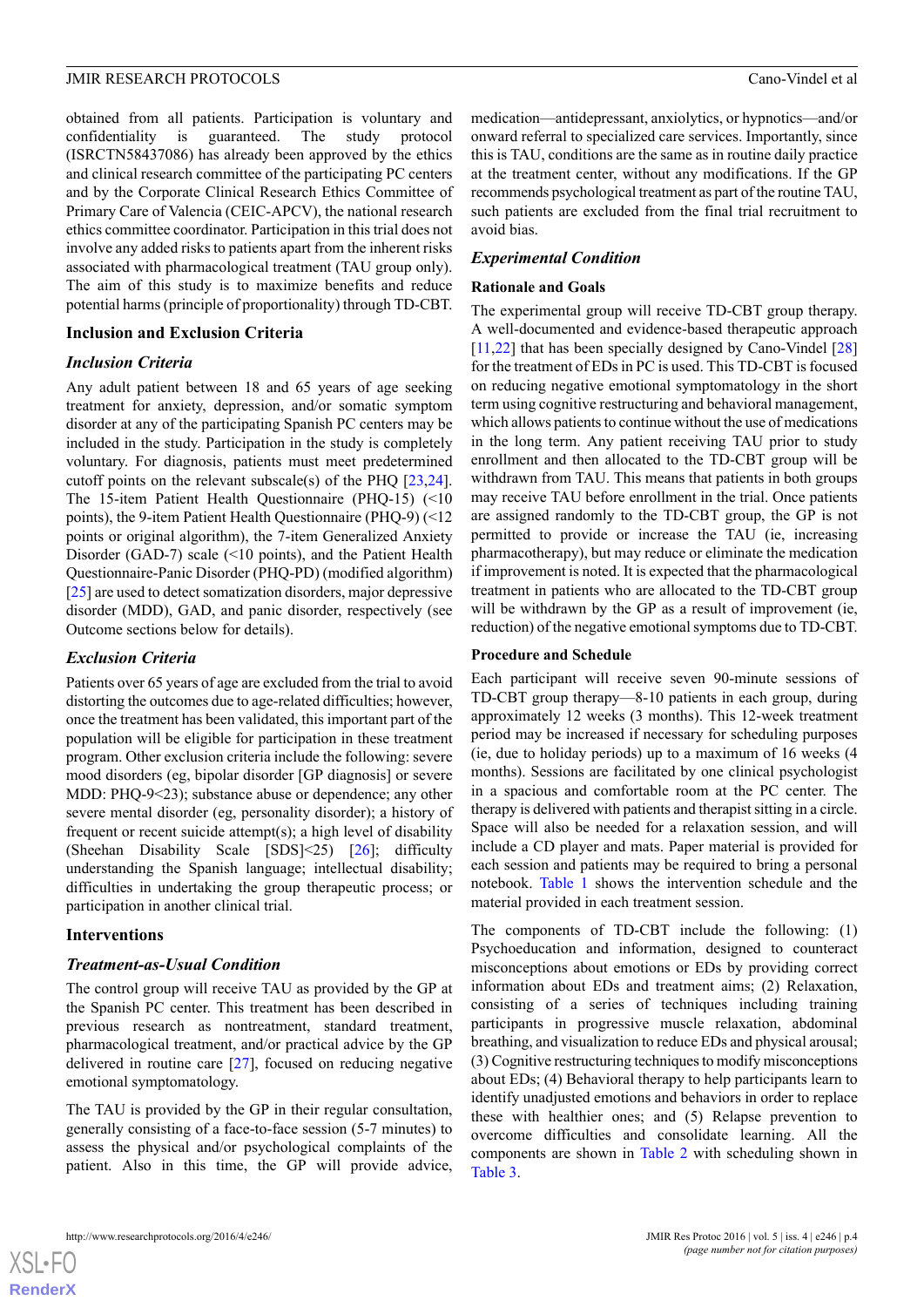<span id="page-4-0"></span>**Table 1.** Schedule for the 7 treatment sessions.

| Session   | Schedule     | Material provided                          |  |  |  |
|-----------|--------------|--------------------------------------------|--|--|--|
| Session 1 | First week   | Presentation and group therapy rules       |  |  |  |
|           |              | Breathing and relaxation information sheet |  |  |  |
|           |              | Breathing and relaxation self-register     |  |  |  |
| Session 2 | Second week  | CD relaxation                              |  |  |  |
|           |              | Cognitive restructure information sheet    |  |  |  |
|           |              | Activities self-register                   |  |  |  |
| Session 3 | Third week   | Down arrow exercise                        |  |  |  |
|           |              | Cognitive biases information sheet         |  |  |  |
| Session 4 | Fifth week   | Thought purification exercise              |  |  |  |
| Session 5 | Seventh week | Interpersonal solution problems sheet      |  |  |  |
| Session 6 | Ninth week   | Reinforcement of previous activities       |  |  |  |
| Session 7 | Twelfth week | Relapse prevention exercise                |  |  |  |

<span id="page-4-1"></span>

| Table 2. Components of the group TD-CBT <sup>a</sup> protocol. |  |
|----------------------------------------------------------------|--|
|----------------------------------------------------------------|--|

| Psychological techniques           | Components of each module                                                | Session           |  |  |  |  |
|------------------------------------|--------------------------------------------------------------------------|-------------------|--|--|--|--|
| Psychoeducation                    | Information about the following:                                         | 1 and 2           |  |  |  |  |
|                                    | · anxiety and mood state                                                 |                   |  |  |  |  |
|                                    | • emotional disorders                                                    |                   |  |  |  |  |
|                                    | • the group therapy                                                      |                   |  |  |  |  |
|                                    | • treatment components and the treatment aims                            |                   |  |  |  |  |
|                                    | · cognitive biases                                                       |                   |  |  |  |  |
|                                    | • the relationship between thoughts and emotions                         |                   |  |  |  |  |
|                                    | • Counteraction of the following:<br>· misconceptions of emotions        |                   |  |  |  |  |
|                                    |                                                                          |                   |  |  |  |  |
|                                    | · misconceptions of emotional disorders                                  |                   |  |  |  |  |
| Relaxation                         | Abdominal breathing                                                      | 1 and 2           |  |  |  |  |
|                                    | Training progressive muscle relaxation                                   |                   |  |  |  |  |
|                                    | Visualization                                                            |                   |  |  |  |  |
| Cognitive restructuring techniques | <b>ABC Ellis Model</b>                                                   | 3, 4, 5, 6, and 7 |  |  |  |  |
|                                    | Information about irrational and rational thoughts                       |                   |  |  |  |  |
|                                    | Exercises for the following:                                             |                   |  |  |  |  |
|                                    | · detection and refutation of irrational thoughts with rational thoughts |                   |  |  |  |  |
|                                    | · detection of cognitive biases                                          |                   |  |  |  |  |
|                                    | • to restructure cognitive biases                                        |                   |  |  |  |  |
|                                    | • to provide positive self-instructions                                  |                   |  |  |  |  |
| Behavior therapy                   | Behavioral activation                                                    | 5, 6, and 7       |  |  |  |  |
|                                    | Exposure therapy                                                         |                   |  |  |  |  |
|                                    | Social skills and assertiveness                                          |                   |  |  |  |  |
|                                    | Solutions problems                                                       |                   |  |  |  |  |
| Relapse prevention                 | Acceptance of relapse                                                    | 7                 |  |  |  |  |
|                                    | Restructure of relapse                                                   |                   |  |  |  |  |

<sup>a</sup>TD-CBT: transdiagnostic cognitive behavioral therapy.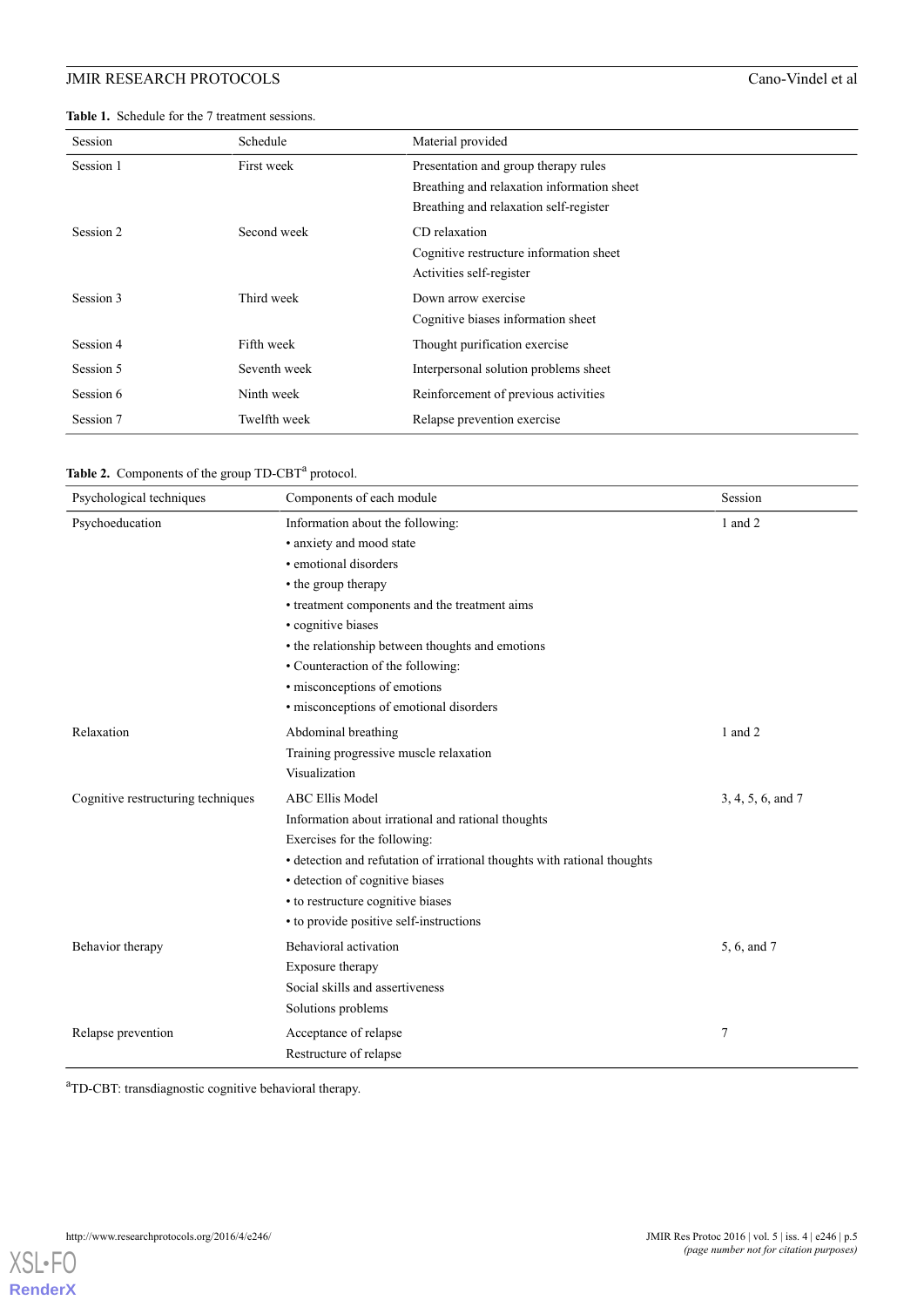<span id="page-5-0"></span>**Table 3.** Schedule of the sessions.

| <b>Table 3.</b> Schedule of the sessions. |         |   |   |                |   |   |   |  |  |  |
|-------------------------------------------|---------|---|---|----------------|---|---|---|--|--|--|
| Psychological techniques                  | Session |   |   |                |   |   |   |  |  |  |
|                                           |         | 2 | 3 | $\overline{4}$ | 5 | 6 |   |  |  |  |
| Psychoeducation                           | Х       | X |   |                |   |   |   |  |  |  |
| Relaxation                                | X       | X |   |                |   |   |   |  |  |  |
| Cognitive restructuring                   |         |   | X | X              | X | X | X |  |  |  |
| Behavior therapy                          |         |   |   | X              | X | X | X |  |  |  |
| Relapse prevention                        |         |   |   |                |   |   | X |  |  |  |

#### **Therapist Training**

All therapists are experienced clinical psychologists. To work as a clinical psychologist in the National Health System in Spain, it is necessary to be certified as a Psychologist Specialist in Clinical Psychology. To obtain this certification, the therapist must have a university degree in psychology (4-5 years) and then must undergo a residency program—Internal Resident Program (IRP)—which is a postgraduate paid training system. The IRP consists of 4 years of work and training under the supervision of a specialist in the Spanish National Health System. In addition to this training, the clinical psychologists in this trial will also undergo a standardized training course conducted by a supervisor and trainer, who would have a PhD in clinical psychology. This training consists of studying the Therapist Manual, four Internet-based lessons on the content of each session, and one face-to-face session with the trainer. This must be completed before the clinical psychologist can provide any group therapy as part of the trial. All groups are supervised by one coordinator in each province. Follow-up sessions are conducted as necessary (ie, by request) to resolve any doubts after finalization of the training course.

To reduce attrition rates after the final posttreatment assessment, a clinical psychologist will telephone patients every 6 weeks posttreatment. During the 10-15-minute telephone consultation with patients in the TD-CBT group, the clinical psychologist will reinforce the psychological techniques taught during the group sessions and will follow up on the participants' emotional state. In the control group (TAU), the clinical psychologist will assess patients' emotional state and, if appropriate, recommend that they visit their GP.

#### **Primary Outcomes**

#### *The Patient Health Questionnaire*

The PHQ [\[23](#page-12-11)] is a screening test derived from the Primary Care Evaluation of Mental Disorders (PRIME-MD) test, a self-reported measure of mental disorders designed for use in PC centers. We will use the Spanish version validated by Diez-Quevedo et al [[24\]](#page-12-12) to screen for EDs, using the sum scores of all the subscales independently, with some exceptions as explained below.

#### *Somatization Disorder*

[XSL](http://www.w3.org/Style/XSL)•FO **[RenderX](http://www.renderx.com/)**

The PHQ-15 was derived from the original PHQ studies and is commonly used to assess somatic symptom severity and the potential presence of somatization and somatoform disorders [[29\]](#page-12-17). In the Spanish version, patients are asked to respond to 13

```
http://www.researchprotocols.org/2016/4/e246/ JMIR Res Protoc 2016 | vol. 5 | iss. 4 | e246 | p.6
```
somatic symptoms, scored from 0 to 2 as follows: 0 (*not bothered*), 1 (*bothered a little*), or 2 (*bothered a lot*). Two items from the depression module (*sleep* and *tiredness*) will be added and scored as follows: 0 (*not at all*), 1 (*several days*), or 2 (*more than half the days* or *nearly every day*). The maximum score for the PHQ-15 will be 30. A probable somatization disorder is diagnosed when respondents score 2 points on at least five of the first 13 symptoms and the two items from the depression module, with a cutoff point of 10. Using this criterion, the PHQ-15 has a sensitivity of 78% and specificity of 71% for somatization disorder [\[30](#page-12-18),[31](#page-12-19)]. One study has shown that patients with somatization disorder (PHQ-15 diagnosis) utilize twice the amount of PC services as nonsomatizing patients, at twice the expense  $[30]$  $[30]$ . We used the Spanish language version of the original PHQ-15 included in the original PHQ [\[23](#page-12-11)].

#### *Depression*

The PHQ-9 [[32\]](#page-12-20) is a specific screening tool for depression in which participants use a 4-point Likert scale to respond to nine items (Fourth Edition of the Diagnostic and Statistical Manual of Mental Disorders [DSM-IV] criteria) about difficulties experienced during the prior 2 weeks. Using a cutoff of 10 points, the PHQ-9 has a sensitivity of 88% and specificity of 88% for depression. A score between 10 and 14 indicates minor depression, dysthymia, or moderate MDD; scores between 15 and 19 indicate moderately severe MDD; and scores between 20 and 27 indicate severe MDD. Participants who score between 20 and 23 will undergo a second-order assessment conducted by a clinical psychologist; in these cases, the Structured Clinical Interview for DSM Axis-I Disorders (SCID-I) scale for MDD (Spanish version) [[33\]](#page-12-21) is used to confirm the existence of severe MDD. Participants who score between 24 and 27 on the PHQ-9 and are confirmed by the SCID-I as having severe MDD are excluded from participation in the trial and referred again to their GP for referral to specialized care.

In a separate study [[34\]](#page-12-22), we studied the psychometric properties in a subsample of the larger PsicAP sample (n=178) and we found an optimal cutoff score of 12 on the PHQ-9, with a sensitivity and specificity of 84% and 78%, respectively. Nevertheless, using the original algorithm, the sensitivity and specificity values were 88% and 80%, respectively, thus recommending the use of the original algorithm due to its superior psychometric properties [[34\]](#page-12-22).

#### *Panic Disorder*

The PHQ-PD includes the DSM-IV-based panic disorder symptoms [\[23](#page-12-11),[24,](#page-12-12)[35](#page-13-0)]. A diagnosis of probable panic disorder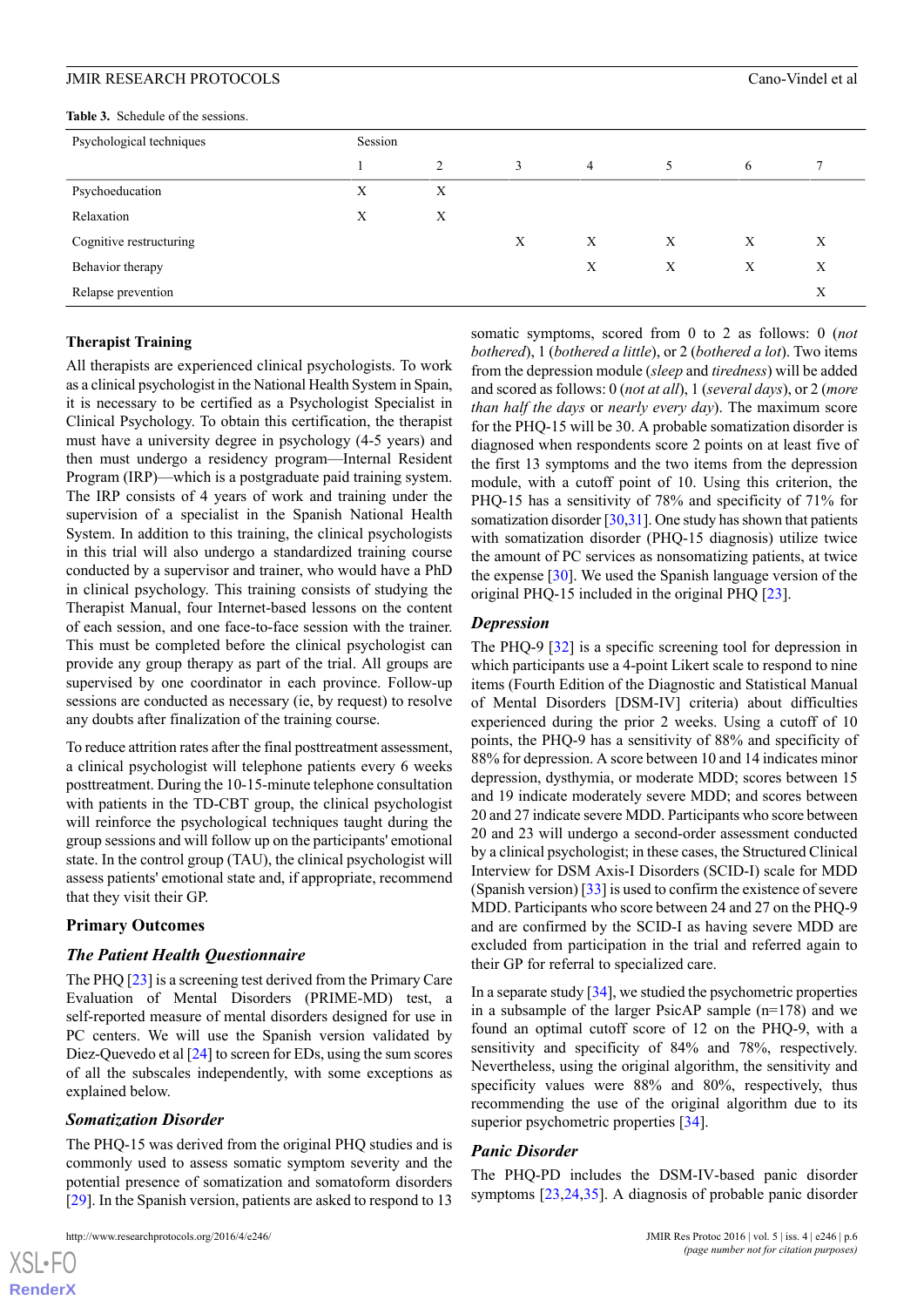is made when the participant responds affirmatively to the first four items on the scale and to four or more of the symptoms. Nevertheless, when we studied the psychometric properties of this module in a subsample of the large PsicAP sample [[25\]](#page-12-13), we obtained better sensitivity (77%) and specificity (72%) using a modified algorithm as follows: when participants respond affirmatively to the first screening item, to one of the three items on the next scale, and to four or more items of the somatic symptoms [\[25](#page-12-13)].

#### *Anxiety*

The GAD-7 scale is used to measure GAD and other anxiety disorders [\[36](#page-13-1)]. In this scale, patients rate the frequency of anxiety symptoms during the past 2 weeks. Total scores of 5, 10, and 15 indicate mild, moderate, and severe anxiety, respectively. The maximum score is 21 and the cutoff score is 8—a score of at least 2 on the first question, plus three more items. Using a cutoff of 10, the GAD-7 scale has a sensitivity of 89% and a specificity of 82% for GAD [\[36](#page-13-1)].

In our study, we used the validated Spanish version of the GAD-7 scale [\[37](#page-13-2)] instead of the PHQ items related to anxiety disorders. Factor analysis of the Spanish version of the GAD-7 scale has shown that all items in the GAD-7 scale load onto one factor and the scale uses a cutoff score of 10 to detect GAD [[37\]](#page-13-2). In addition, when we evaluated the psychometric properties of this GAD-7 version in our PC subsample, an optimal cutoff score of 10 was obtained, showing a sensitivity of 87% and a specificity of 78% [[34\]](#page-12-22).

#### *Eating Disorders and Alcohol Abuse*

The PHQ also contains screening items to detect eating disorders such as bulimia nervosa or binge eating disorder and to check for the presence of alcohol abuse. If items  $6(a)-(c)$  and 8 are scored as a "yes," the score is considered positive for bulimia nervosa; for binge eating disorder, the criteria is the same except for item 8 (either "no" or left blank). The Spanish version of the PHQ was used, which has a sensitivity of 92% and a specificity of 98% for any eating disorder [[24\]](#page-12-12). Alcohol abuse is detected if the patient answers "yes" to any of items 10(a)-(d). The Spanish version of the PHQ [\[24](#page-12-12)] has a sensitivity of 76% and a specificity of 99% for probable alcohol abuse or dependence. Participants who have positive scores on these subscales are briefly interviewed by a clinical psychologist to confirm the diagnosis. If they present with an eating disorder, alcohol abuse or dependence, or probable personality disorder they are excluded from participation in the trial and referred to their GP for referral to specialized care.

#### **Secondary Outcomes**

## *Disability*

 $XS$ -FO **[RenderX](http://www.renderx.com/)**

The Sheehan Disability Scale [[26\]](#page-12-14) is a 5-item self-report scale that measures subjective impairment during the past month in three key areas: work, family, and social functioning. Two additional questions on the SDS are designed to assess the level of stress and perceived social support in the past week. We used the Spanish version developed by Bobes et al [\[38](#page-13-3)], which has shown good reliability and validity. The first four items are rated on an 11-point Likert scale from 0 (*no dysfunction*) to 10

(*maximum dysfunction*). The fifth item uses the same scale but is expressed in percentages from 0% (*no social support*) to 100% (*ideal social support*). Scores of 1-3, 4-6, and 7-9 indicate mild, moderate, or high disability, respectively. Overall scores of 25 or more indicate a high level of disability. In these cases, a psychologist will ask participants the following three questions before excluding them from the study: (1) Are you on sick leave? (2) Can you do the housework? and (3) Can you engage socially?

## *Quality of Life*

The World Health Organization Quality of Life Instrument-Short Form [\[39](#page-13-4)] is a 26-item questionnaire used to measure perceived quality of life in four domains: physical, psychological, social, and environmental. This instrument is used worldwide, including in Spain [[40\]](#page-13-5), and shows good psychometric properties, reliability, and validity [\[41](#page-13-6)].

## *Cognitive-Emotional Factors*

Several subscales or short questionnaires are used to evaluate brooding, worries, and cognitive biases. The 5-item Brooding Scale of the Ruminative Response Scale [[42\]](#page-13-7) has been validated in Spanish with good reliability and validity [[43\]](#page-13-8). The Spanish version of the Penn State Worry Questionnaire [[44,](#page-13-9)[45](#page-13-10)] is used, specifically an 8-item version similar to the abbreviated version (PSWQ-A)[[46\]](#page-13-11). A brief 5-item version of the Inventory of Cognitive Activity in Anxiety Disorders (IACTA) will be used to assess attentional biases.

We will use the 10-item validated Spanish version of the Emotion Regulation Questionnaire, which has been shown to have good reliability and validity [[47](#page-13-12)[,48](#page-13-13)] to assess emotion regulation. We will use the 6-item metacognitive beliefs subscale of the Metacognitions Questionnaire [[49\]](#page-13-14) to assess metacognitions. This has been validated in Spanish with good reliability and validity [\[50](#page-13-15)].

Note that the Spanish version of the PSWQ-A has not been validated yet and the IACTA is under review. However, the reliability and validity of these scales and subscales were recently completed in a subsample of the large PsicAP sample and results are expected to be published soon.

#### *Treatment Satisfaction*

All participants are surveyed to assess their level of satisfaction with the treatment received; participants rate their satisfaction on a scale from 0 (*high dissatisfaction*) to 10 (*high satisfaction*).

#### **Sample Size**

The minimum sample size required to obtain a significant result has been calculated with the SPSS version 21.0 Sample Power program (IBM Corp). The study will include at least 563 patients in each group for a total of 1126 patients, assuming a 20% attrition or dropout rate. With this sample size, the result will be statistically significant (85% statistical power) when comparing both groups, even if they differ by one point only on the subscales of the PHQ measures, with a standard deviation of 5. This will enable us to conclude that the result is different for each group with a 95% confidence level. As previous studies have reported [\[11\]](#page-11-9), we expect that the rate of loss to follow-up will be considerable, despite the strong study design, which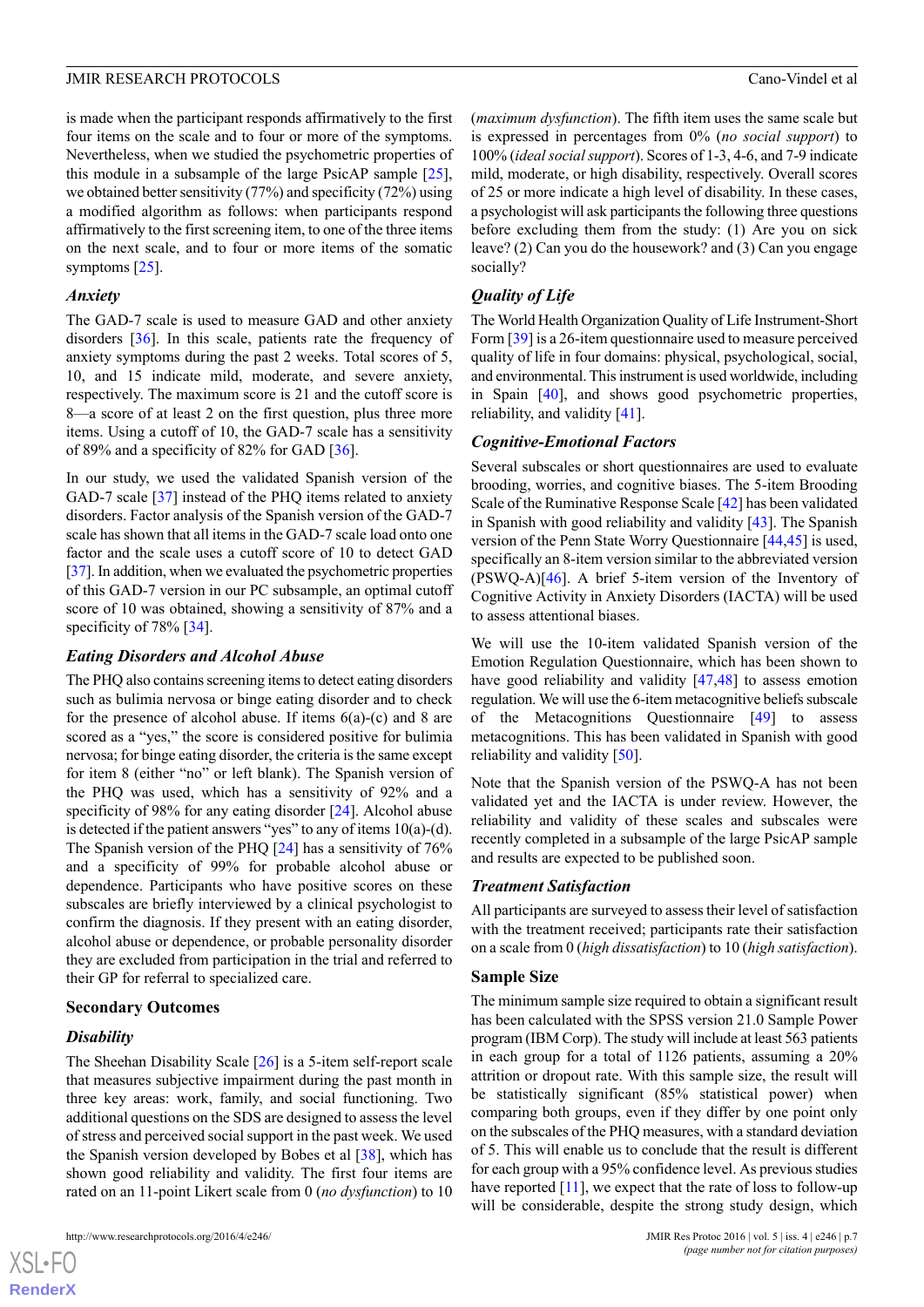includes telephone follow-up to reduce attrition. Consequently, this is likely to be an important limitation of our study.

#### **Patient Recruitment**

Patient recruitment is carried out in two phases, as follows.

#### *First Phase*

Patients who present with signs or symptoms of anxiety or depression, negative emotions, or physical symptoms for which there was no clear biological basis are preselected by the GP for possible participation. Patients currently being treated with antidepressants, anxiolytics, and/or hypnotics may also be invited to participate in the study. The GP will explain the clinical trial to these patients and ask if they wish to participate. Prior to study participation, patients will receive written and oral information in the patient information sheet about the content and extent of the planned study. This includes information about the potential benefits and risks for their health. All patients who agree to participate are required to sign the informed consent form.

#### *Second Phase*

All patients who consent to participate in the trial (ie, have signed informed consent forms) are contacted by a clinical psychologist, who will then schedule an appointment to complete the aforementioned screening questionnaires. Only patients who meet the study inclusion criteria on the PHQ subscales—PHQ-15, PHQ-9, PHQ-PD, and GAD-7—are enrolled, using the cutoff scores and algorithms described above. All other patients are referred back to their GP for alternative treatments.

#### **Randomization**

Participants are randomly assigned after informed consent or assent is obtained by a blinded researcher using a computer-generated allocation sequence, assuring that the groups are comparable (ie, without differences in key baseline measures). Each group will include 8-10 patients randomly allocated either to the experimental group (TD-CBT) or to the control group (TAU). They receive this allocation information via email from a graduate student trainee affiliated with the project. The email also provides login and website information for the allocated intervention. One clinical psychologist is assigned to the TD-CBT group; the clinical psychologist involved in the pre- and posttreatment assessment phases will not participate in the TD-CBT therapy. Data managers and statisticians are blinded to the treatment allocation.

#### **Data Collection**

 $XS$ -FO **[RenderX](http://www.renderx.com/)**

After providing written informed consent, the participants are registered in the treating center. Pre- and posttreatment assessments are carried out using computerized self-reported screening tests. All pretreatment assessments are performed at the treating PC center after scheduling an appointment with the clinical psychologist. A computer with Internet access is used to collect data. All data are stored on a general virtual website (surveymonkey.com). At all posttreatment follow-up assessments, the same instruments will be completed in person at the treating center. However, if necessary, we will send the participant a link by email to enable the patient to complete the

computerized measures at home. Patients are contacted by phone to encourage completion of the questionnaires. Moreover, those patients that discontinue or drop out of treatment will still be invited to complete the posttreatment follow-up assessments, particularly the first posttreatment assessment.

#### **Data Analysis**

Analysis will be carried out using SPSS version 21.0 (IBM Corp). Intention-to-treat (ITT) analysis will be performed. The ITT analysis will include all randomized patients in the groups to which they were randomly assigned. Analysis will take into account noncompliance, protocol deviations, dropouts, and anything else that happens after randomization. Using the ITT approach will enable us to include situations likely to occur in actual clinical practice. This "real-life" analytical approach allows us to assess the prognostic balance resulting from the original random treatment allocation, thus providing a more accurate estimation of treatment effect. Missing-data analysis will be computed using Student's *t* test and chi-square tests. Variables included in the analysis will be severity level, gender, and age; this will allow us to ascertain whether unexpected missing data due to participant dropout are related to chance or not

The two randomized groups will be compared in the treatment period; posttreatment; and at 3, 6, and 12 months after treatment finalization. In addition, within-subject comparisons will be analyzed, contrasting pretreatment and posttreatment scores. The within-group and between-group differences will be examined using mixed-effect models, since these are considered more accurate than univariate and multivariate repeated measures of variance [[51\]](#page-13-16). Group differences will be analyzed after controlling for baseline levels, gender, age, and treatment center. Additionally, we will estimate the percentage of patients in each group who experience a 50% decrease in the number of clinical symptoms and scores by one standard deviation, as well as the percentage of cases with a probable ED before and after receiving treatment (according to cutoff criteria).

The TD-CBT therapy will be considered effective if average scores on ED symptoms—anxiety, depression, and somatic symptoms—of patients who receive treatment are significantly lower than average scores of the control group and if effect sizes (Cohen *d*) are low to medium. Both groups will be compared to test for differences in level of disability—work, family, and social functioning—quality of life, and treatment satisfaction.

#### **Ethics and Dissemination**

#### *Research Ethics Approval*

This is a multicenter RCT with medication (N EUDRACT: 2013-001955-11; protocol code: ISRCTN58437086) promoted by the Psicofundación (The Spanish Foundation for the Promotion of the Scientific and Professional Development of Psychology). The trial was approved by the CEIC-APCV—the national research ethics committee coordinator—and the Spanish Medicines and Health Products Agency. Approval was received by both agencies in November 2013, prior to study initiation in December 2013.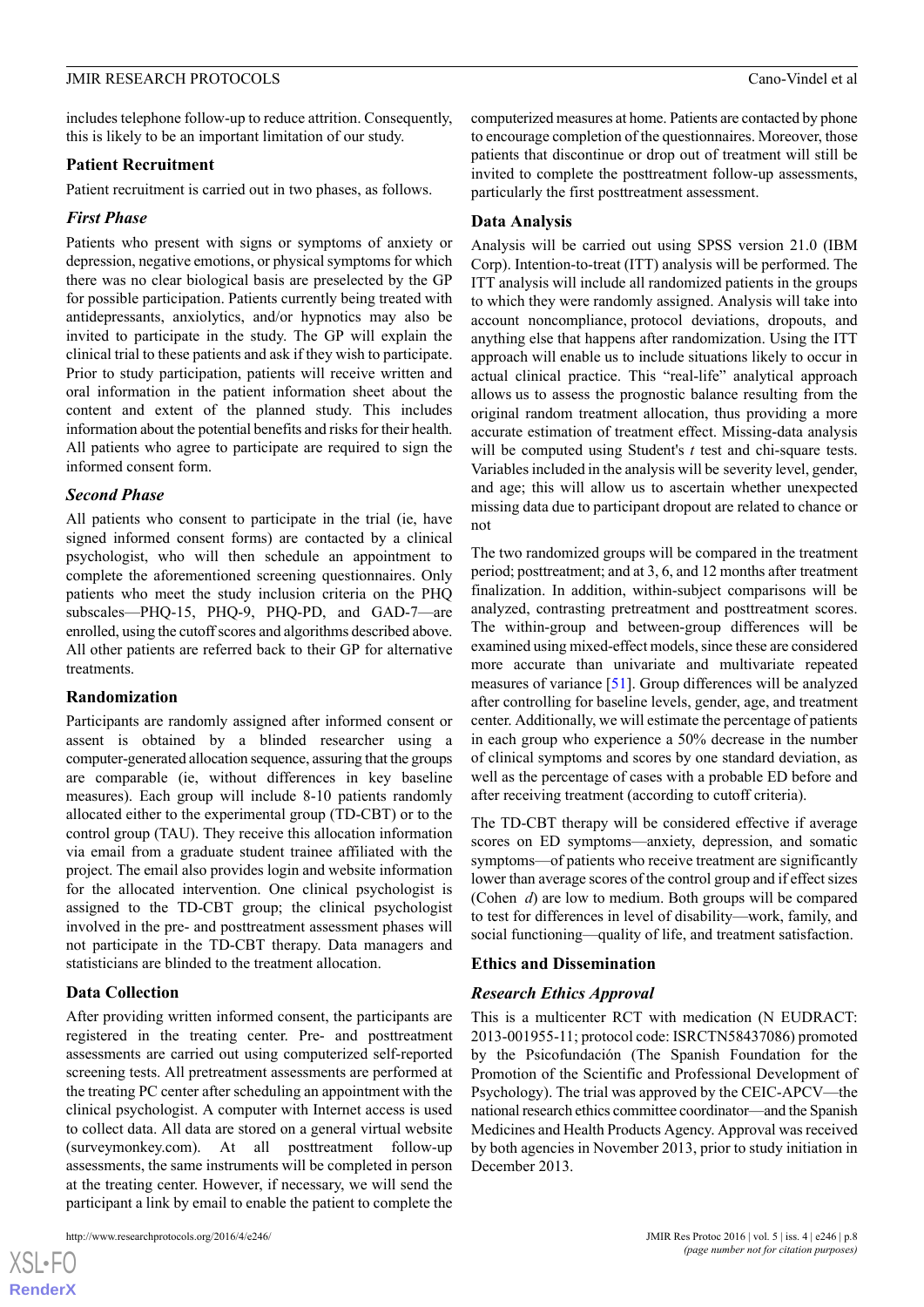The CEIC-APCV approved the trial in three centers in the autonomous communities of Valencia (one center), the Balearic Islands (one center), and Castilla-La Mancha (one center). The study was also approved by the local ethics committees of the first three centers: the CEIC-APCV, the Clinical Research Ethics Committee of the Hospital Universitario de Albacete (CEIC-HUA), and the Clinical Ethics Committee of the Balearic Islands (CEIC-IB).

#### *Protocol Amendments*

Six protocol amendments have been presented during the course of this trial.

#### **Amendment 1**

One PC center was added to the autonomous communities of the Basque Country and was approved by the Clinical Research Ethics Committee of Euskadi (CEIC-E). In addition, a substudy—substudy 1—was approved in order to conduct the study of the psychometric properties of the PHQ subscales of the PHQ-9, PHQ-PD, and GAD-7 with 15% of the larger sample. This substudy has been conducted in four PC centers located in the autonomous communities of Valencia (one center), the Balearic Islands (one center), the Basque Country (one center), and Castilla-La Mancha (one center). The substudy was also approved by the first four local ethics committees: the CEIC-APCV, the CEIC-HUA, the CEIC-E, and the CEIC-IB.

#### **Amendment 2**

Nine centers located in the Community of Madrid were added to the study. The Clinical Research Ethics Committee of Madrid approved this amendment, as did the national ethics committee, the CEIC-APCV.

#### **Amendment 3**

One PC center was added to the group of centers in the autonomous community of Valencia. This center thus became a full participant in the trial and substudy 1, bringing the number of PC centers in substudy 1 to five. In addition, several changes to the first version of the protocol were made, including the use of the SCID-I to confirm severe MDD and questions to confirm high disability on the SDS, as described above. Also, new researchers were added to the study. The amendment was approved by the national ethics committee—the CEIC-APCV—and by the relevant local ethics committees.

#### **Amendment 4**

Three PC centers, two in Andalusia and one in Cantabria, were added to the list of participating centers. In addition, substudy 2 was presented, which is a study of the cost-efficiency measures that are conducted in the PC centers in Madrid and Valencia. Several changes to the next version of the protocol were made, including the telephone follow-up posttreatment (see Therapist Training section above). Finally, new researchers were added to the study. The amendment was approved by local ethics committees—the Clinical Research Ethics Committee of Córdoba and the Clinical Ethics Committee of Cantabria—and the national ethics committee, the CEIC-APCV.

#### **Amendment 5**

Five PC centers were added to the autonomous communities of Madrid (two centers) and Valencia (three centers) to conduct the trial. Also, new researchers were added to the study. The amendment was approved by the local ethics committee—the Clinical Research Ethics Committee of Madrid—and the local and national ethics committee, the CEIC-APCV.

#### **Amendment 6**

Six PC centers were added to the autonomous communities of Catalonia (two centers), Galicia (two centers), and Navarra (two centers) to conduct the trial. Also, new researchers were added to the study. The national legislative norms have been modified in Spain and now only one national ethics committee is required for RCTs. As a result, this amendment was approved by the national ethics committee, the CEIC-APCV. One new substudy was also presented. Substudy 3 is a modification of the protocol design (ie, stepped-wedge trial design), which will be conducted in two PC centers in Barcelona (Catalonia). In addition, a change to the next version of the protocol was made with regard to using the 4-item Patient Health Questionnaire (PHQ-4) to detect EDs in PC centers by the GP; the aim is to reduce misdiagnoses of EDs and to accelerate referral to the clinical psychologist in the second phase of the recruitment process. This will allow us to determine if the ultrashort measure of the PHQ-4 is an appropriate tool to help GPs to detect EDs and to reduce the large number of false negatives. If results are as expected, this may lead to a proposal for a new referral model in Spanish PC centers.

#### *Consent*

Regarding patient informed consent, prior to study participation, all patients receive written and oral information in the patient information sheet about the content and extent of the planned study. This includes information about the potential benefits and risks to their health. Patients who agree to participate are required to sign the informed consent form. In the case of patients who withdraw from the study, all data will be destroyed or the patient will be asked if he/she agrees to allow the use of existing data for analysis in the study.

Patient participation in the study is completely voluntary and participants can withdraw at any time with no need to provide reasons and without negative consequences for their future medical care. The protocols used in this study pose no risk whatsoever to the participants. TD-CBT is noninvasive at the cognitive level, except with regard to learning or teaching.

#### *Confidentiality*

The study is conducted in accordance with Spanish data security law. All professionals participating in the study agreed to adhere to the Helsinki Declaration and to Spanish law. All health care professionals participating in the study are required to sign a form indicating their agreement to adhere to the above-mentioned declaration and Spanish law.

The patient names and all other confidential information fall under medical confidentiality rules and are treated according to Spanish data security law. The patient questionnaires are collected by the researchers (not nurses) and mailed by secure

 $XS$  • FC **[RenderX](http://www.renderx.com/)**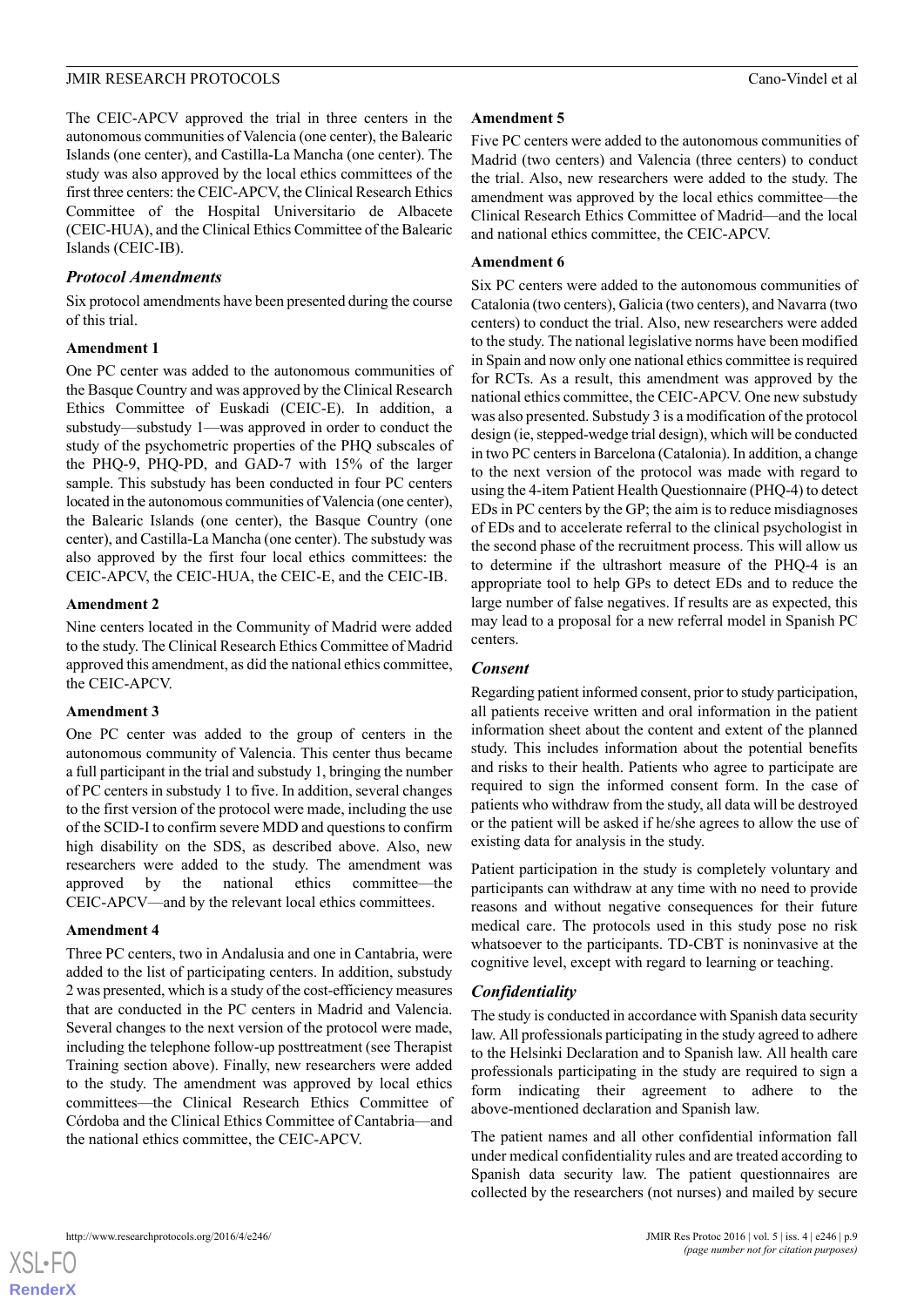transport to the study center in Madrid. All study-related data and documents are stored on a protected central server and saved in an encrypted database.

The project complies with current guidelines in Spain and the European Union for patient protection in clinical trials with regard to the collection, storage, and keeping of personal data. Only direct members of the internal study team can access the data.

#### *Access to Data*

The study data are only available upon request. The name(s) of the contact person(s) to request data are available upon request to all interested researchers. Legal and ethical restrictions make data available upon request and are in accordance with the nature of the data collection.

The CEIC-APCV have some availability restrictions as part of the legal and ethical control of data from an RCT with medication.

Data are available from the promoter (Spain) for researchers who meet the criteria for access to confidential data. Interested researchers should contact Psicofundación (The Spanish Foundation for the Promotion of the Scientific and Professional Development of Psychology) at the registered office at Calle Conde de Peñalver, 45, 5o izquierda, 28006 Madrid.

#### *Concomitant Care*

No concomitant care has been registered.

#### *Dissemination Plans*

One of the major objectives of this trial is to convince public health care administrators to implement, once the efficacy has been proven, these evidence-based psychological treatments for EDs in the PC, under the guidance of clinical psychologists. Given the current situation of the National Health System in Spain, the number of clinical psychologists will need to be increased and positions will need to be created at Spanish PC centers for clinical psychologists.

## *Results*

This study was initiated in December 2013 and will remain open to new participants until recruitment and follow-up has been completed. We expect all posttreatment evaluations to be completed by December 2017, and follow-up will end in December 2018.

## *Discussion*

## **Principal Findings**

Emotional disorders are common in the community, highly comorbid, and they often affect personal functioning and well-being. According to the WHO [\[9](#page-11-7)], mental disorders will generate a large social and economic burden in all countries in the year 2020. This organization estimates that the current number of specialized human resources to treat these disorders is insufficient [\[9](#page-11-7)]. Supported by international guidelines such as the UK National Institute for Health and Clinical Excellence [[10\]](#page-11-8), the WHO recommends implementation of evidence-based

[XSL](http://www.w3.org/Style/XSL)•FO **[RenderX](http://www.renderx.com/)**

interventions to treat EDs. Psychological treatments such as CBT are considered the treatment of choice for EDs given their relative cost-effectiveness in the long term versus pharmacological treatment [[52](#page-13-17)-[54\]](#page-13-18). Moreover, published reports indicate that CBT may be even more effective for EDs when a transdiagnostic approach is used (TD-CBT) [\[11](#page-11-9)[,55](#page-13-19)].

In addition to the WHO report described above, other studies have also found that human resources available for treatment of EDs, especially clinical psychologists in European countries, are inadequate [[56\]](#page-13-20). Several reports have demonstrated that insufficient human resources in Spain can lead to misdiagnosis and malpractice [[18,](#page-12-6)[19](#page-12-7)]; moreover, this deficit of trained staff places increased demands on an already oversaturated health care system. Despite this lack of resources, several Spanish studies have found that CBT group therapy is highly efficacious in treating depression in both the short and long term  $[57]$  $[57]$ , as well as for other EDs [\[58](#page-14-0)].

Given the limited availability of clinical psychologists in specialized settings, their scant presence in PC centers—the gateway of patients to the health care system—is not surprising. According to Serrano-Blanco et al [\[3](#page-11-2)], approximately 1 out of 3 patients in the PC setting has some type of ED. This high prevalence, together with the shortage of clinical psychologists, underscores the need to increase the availability of these specialists in PC. This is especially true given the substantial evidence supporting the effectiveness of CBT.

At present, our group is carrying out this novel project in Spain to validate the cost-efficiency implementation of psychological treatment in PC centers. Currently, patients in PC centers are primarily treated by GPs and psychiatrists. However, we advocate the use of a collaborative, stepped-care, PC-based psychological intervention to reduce anxiety, depression, somatizations, and disability while simultaneously increasing quality of life. The proposed psychological intervention—TD-CBT—is a promising intervention delivered by clinical psychologists following a rigorous scientific protocol designed to provide optimal care of patients with EDs.

If the results of this clinical trial are positive, as we expect, these outcomes will provide further support in favor of incorporating clinical psychologists into the PC setting to administer TD-CBT group therapy for EDs as the treatment of choice. Implementation of this model will likely improve treatment adherence and, consequently, lower the health care burden of treating EDs. In addition, again assuming that the results are as expected, this will provide further support to the growing body of evidence pointing to the value of TD-CBT group therapy in PC settings. We fully expect that this intervention will improve the health of patients in the experimental group and will increase the quality of life and well-being of both patients and relatives. The ability to offer TD-CBT group therapy would also help to form therapy groups consisting of patients with several comorbid disorders, thus further helping in quick group formation. It will be interesting to study what the implications could be of the cost-efficiency of this treatment modality.

One of the major interests of this project is the need to increase the number of clinical psychologists in the Spanish public health care system. The Spanish government recently acknowledged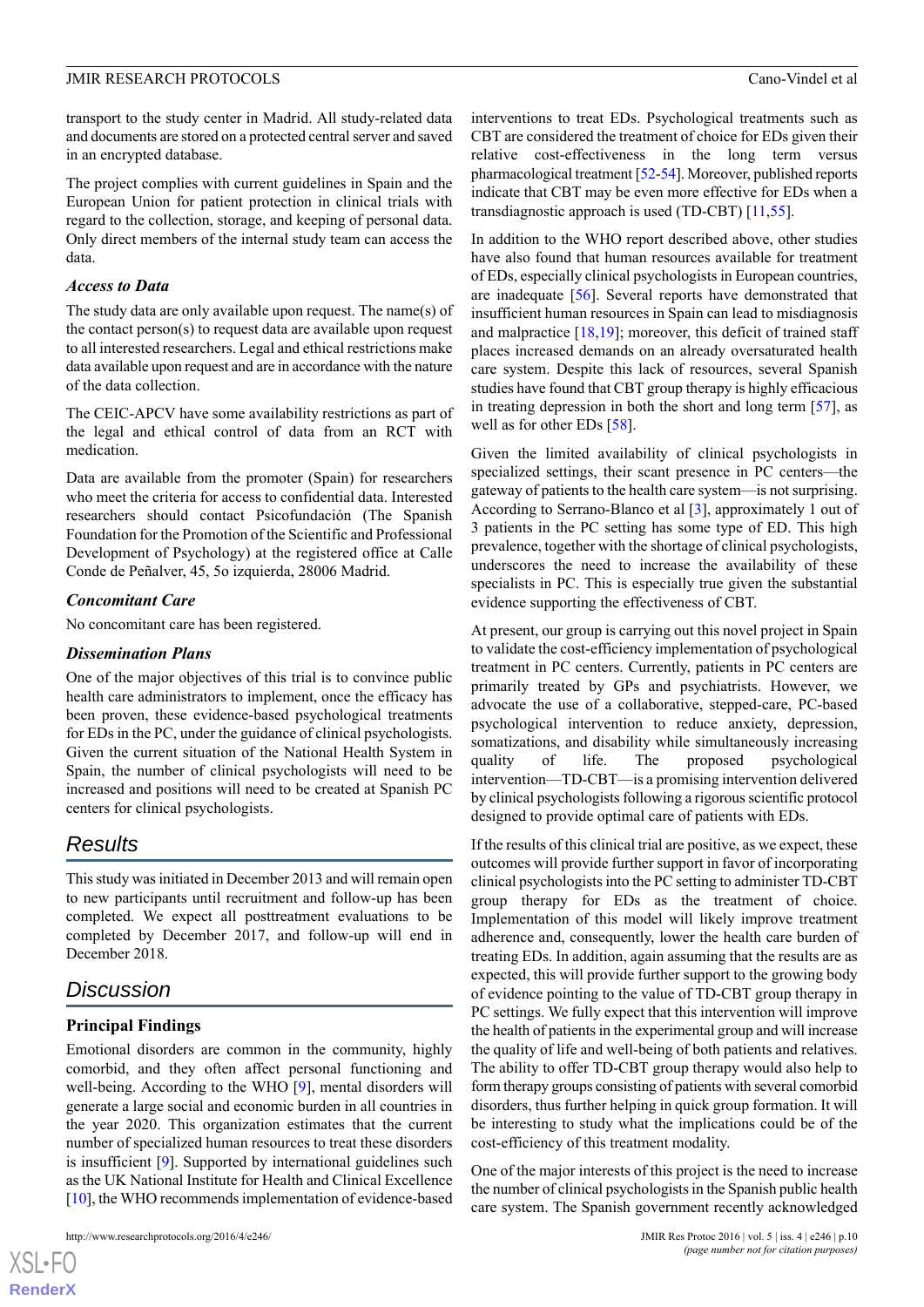that the public health system needs an additional 7200 clinical psychologists to reach the European average of 18 per 100,000 people. If the results of this study are similar to those achieved in studies conducted in other countries (eg, Australia [\[59](#page-14-1),[60\]](#page-14-2), Great Britain [\[22](#page-12-10)], Norway [[61\]](#page-14-3), and the United States [\[62](#page-14-4)]), then this would provide further empirical evidence in support of more interventions of this type and thus more clinical psychologists. Furthermore, the experience gained in this study will enable us to easily train other clinical psychologists by applying the manualized TD-CBT program used in this trial, with no need to further train other professionals.

#### **Study Limitations**

This study has several limitations related to the functioning of Spanish PC centers. GPs are the first point of contact for patients with EDs and these physicians have only approximately 5-7 minutes to evaluate, diagnose, and offer these patients TAU or to recommend participation in this clinical trial. Logically, the recruitment process for this trial could be negatively affected by these time constraints, especially considering that the GP must make a concerted effort to motivate and recruit a large number of patients in a relatively short period of time. Another limitation is that the PC centers have not been randomly selected. Despite this limitation, it is important to highlight two of the main strengths of this study: the large sample of patients  $(>1000$  patients) and the large number of PC centers  $(>20)$ distributed in a wide geographic range all over Spain.

Another study limitation is that the TD-CBT intervention is scheduled to last from 12 to 14 weeks and can be affected by several factors (eg, vacations and availability of participants) beyond our control. Thus, the follow-up assessments—3, 6, and 12 months posttreatment—might be performed at different time points. However, we are making every effort to ensure that the duration and timing of TD-CBT treatment and follow-up assessments are homogenous among the groups and coincide with the assessments of the TAU intervention, but we cannot rule out the possibility of variability.

Additionally, as a limitation similar to other studies of this nature, we expect a considerable rate of loss to follow-up. However, the study design includes measures—primarily telephone and email follow-up—aimed at reducing the rate of loss. Nevertheless, it seems likely that many patients in both groups will not complete all follow-up assessments. It is likely that some patients will discontinue or drop out of treatment. However, we are registering the number of sessions that patients in the TD-CBT group attend in order to determine the mean number of sessions attended; this may improve our outcome measures, particularly if it shows that some sessions are more effective than others. Nevertheless, in the TAU group, we are not registering the number of sessions, as this is an inherent condition of TAU. As said above, regarding those patients that drop out of either group, we still invite them to complete the posttreatment follow-up assessments.

An important aim of this project is to improve the current referral model, in which GPs refer patients with suspected EDs to specialist services. This new model seeks to increase interaction between GPs, clinical psychologists, and specialized centers through a new referral system based on the implementation of a stepped-care model. The use of validated instruments to achieve more accurate diagnoses, together with the use of more effective treatments, will potentially decrease the number of GP visits, thereby helping to optimize current PC resources. In this regard, the role of the clinical psychologists participating in this clinical trial is crucial.

Once recruitment is completed, patients will continue to receive care from their primary care GP, who is easily accessible, without cost to the patient. We are confident of the success of this treatment program and, if successful, it will add another tool—TD-CBT—to the available resources for treating EDs. Clinical guidelines may need to be updated to reflect the study's outcomes. We expect this study to yield valuable data about the short- and long-term efficacy of TD-CBT group therapy for EDs applied by clinical psychologists in a PC setting. Our findings could help design stronger and more effective public health strategies and treatments, leading to better care of patients with these disorders.

Finally, it is important to note that this project and its design are novel in the PC setting in Spain. If the results are as expected, this project could serve as a model for use in other areas or services of the National Health System in Spain and even in other countries.

#### **Acknowledgments**

We thank the Ministerio de Economía y Competitividad, Psicofundación, and Fundación Mutua Madrileña, who kindly helped this project with support funding.

We thank all members of the PsicAP Research Group who kindly participated in this large project: María Dolores Gómez Castillo, Patricia Tomás Tomás, Gonzalo Jiménez Cabré, Juan Antonio Moriana, Antonio Capafons Bonet, María Rosa Pizà, Ignasi Ramírez-Manent, Laura Agüero, Mónica Rodríguez-Enríquez, Estefanía Salgado Kvedaras, Jorge Perpiñá González, Florian Schmitz, Carmen Abellán Maeso, Ana María Agudo Rodrigo, María del Mar Aguilar Uceda, Manuel Aires López, Ana María Alayeto Sánchez, Dolores Alfonso Doménech, Vicenta Almonacid Guinot, Luciana Moretti, Sinuhe Alvarado Torres, Sonia Álvarez Gómez, Luisa María Andrés Arreaza, Ana María Arnaiz Kompanietz, María Pilar Arranz García, Eugenia Avelino Hidalgo, María José Ávila Sánchez, Josune Barbero Goicoetxea, Manuel Barragán Solís, Pilar Barroso López, Sofía Bauer Izquierdo, Carmen Benavente Torres, Pilar Bermejo Ortega, Greta Borrás Moreno, Alejandro Buendía Romero, Carlos Buiza Aguado, José Caballero Moral, Nieves Caparrós Ezpeleta, Alejandro Casado Martínez, Cristina Casado Rodríguez, Consuelo Castiblanque Ballesteros, Francisca Ceinós Vicente, Patricia Cordero Andrés, Ana Costa Alcaraz, Isabel de Andrés Cara, Victoria de la Riva Casares, Bárbara Díaz Gómez, María Dolores Domínguez Manrique, Soledad Escolar Llamazares, Encarnación

 $XSI - F($ **[RenderX](http://www.renderx.com/)**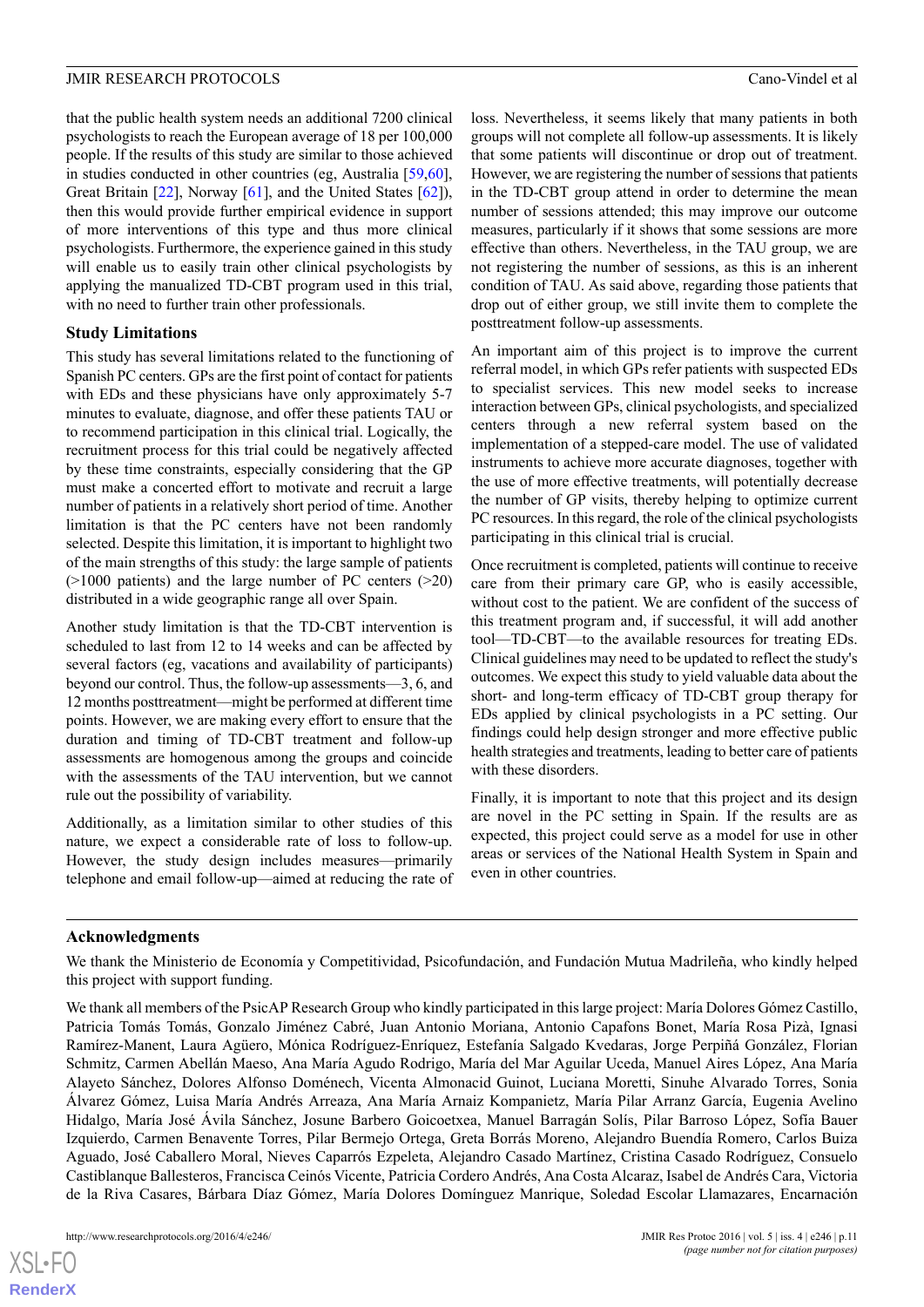Espinosa de los Monteros Zayas, Aurora Fabero Jiménez, María Antonia Font Payeras, María Rosa Fraile Gómez, Mariona Fuster Forteza, Montserrat Gallart Aliu, Olvido García Jaén, Carmen García Palacios, Mar García-Moreno, Yolanda Garnica Cascales, Miguel Gárriz Vera, Maria Concepción Gómez Martín-Sonseca, María Francisca Gómez Rodríguez, César González-Blanch Bosch, Ana María Hermosilla Pasamar, Fernando Hernández de Hita, Margarita Herrero Delgado, Josefa Jaimez Moreno, Amale Jáuregui Larrabeiti, Juan Agustín Jiménez Luque, Antonio Jiménez Moreno, Antonio León Dugo, Carlos Lillo De la Quintana, María Lleras de Frutos, Anna Llorca Mestre, Francisco López Ortiz, Lourdes Luceño Moreno, Pilar Madrid Almoguera, Sonia Martín de la Sierra Fuentes, Rebeca Martínez Bustos, Ainoa Mateu Mullor, Mercedes Matilla Caballero, Rafael Medina Reyes, Itsaso Mendizábal Gallestegui, Susana Merino Martín, Gonzalo David Moneva Vicente, María Isabel Montejo Villa, Antonio Montero Cantero, Julio Montoya Fernández, Rosario Morales Moreno, Laura Morante Hernández, Eliana María Moreno Osella, Luciana Moretti, Francisco Javier Muñoz Mora, Rafael Muñoz Sánchez-Villacañas, Juan Elías Murillo Céspedes, Soledad Nevado Roldán, Rosario Ortíz Fernández, Elia Peiró Martí, María Olga Peña Peña, Montserrat Pérez Fernández, Juana Pérez Girón, Nathalie Pérez Lizeretti, Aranzazu Pérez Medina, Pilar Pérez Ortín, José Jorge Pérez Pascual, Bartolomé Pérez Pérez, María Pineda Alonso, Almudena Pinilla Carrasco, Jorge Juan Prada Pérez, Marta Quintanilla Santamaría, Ana Isabel Quiñones Gómez, María Teresa Recio García, Marcelino Requena Gallego, Mercedes Ricote Belinchón, Yolanda Rincón Villareal, Geoffrey Ritho Luhunga, María Ángeles Rivas Marra, Mariano Robres Oliete, Virginia Rodríguez Coronado, Mercedes Rojo Tardón, Ana María Roldán Villalobos, Maria Teresa Rubio Rubio, María Jesús Ruiz Hernández, Jesús Ruiz López, Lorenza Ruz Torres, Manuel Salcedo Espinosa, Monika Salgueiro, María Luisa Sánchez Benitez de Soto, Emilio Sánchez Caballero, María Teresa Sánchez Villares Rodríguez, Isabel Sepúlveda Gómez, María Serrano Miralles, Victor Julián Suberviola Collados, Beatriz Talavera Velasco, Javier Torres Ailhaud, Olga Umaran Algageme, Alazne Unanue Ortega, Iñigo Valdivielso Moneo, Cristina Valle García, Antonio Varo Soriano, José Fernando Venceslá Martínez, Maria Jesús Villa Pérez, Esperanza Villar Coloma, Laura Yuste Hidalgo.

## **Conflicts of Interest**

<span id="page-11-0"></span>None declared.

#### <span id="page-11-1"></span>**References**

- 1. Haro JM, Palacín C, Vilagut G, Martínez M, Bernal M, Luque I, et al. [Prevalence of mental disorders and associated factors: Results from the ESEMeD-Spain study]. Med Clin (Barc) 2006 Apr 01;126(12):445-451. [Medline: [16620730\]](http://www.ncbi.nlm.nih.gov/entrez/query.fcgi?cmd=Retrieve&db=PubMed&list_uids=16620730&dopt=Abstract)
- <span id="page-11-2"></span>2. Pinto-Meza A, Serrano-Blanco A, Codony M, Reneses B, von Korff M, Haro JM, et al. [Prevalence and physical-mental comorbidity of chronic back and neck pain in Spain: Results from the ESEMeD Study]. Med Clin (Barc) 2006 Sep 09;127(9):325-330. [Medline: [16987451\]](http://www.ncbi.nlm.nih.gov/entrez/query.fcgi?cmd=Retrieve&db=PubMed&list_uids=16987451&dopt=Abstract)
- <span id="page-11-3"></span>3. Serrano-Blanco A, Palao DJ, Luciano JV, Pinto-Meza A, Luján L, Fernández A, et al. Prevalence of mental disorders in primary care: Results from the diagnosis and treatment of mental disorders in primary care study (DASMAP). Soc Psychiatry Psychiatr Epidemiol 2010 Feb;45(2):201-210. [doi: [10.1007/s00127-009-0056-y\]](http://dx.doi.org/10.1007/s00127-009-0056-y) [Medline: [19452110](http://www.ncbi.nlm.nih.gov/entrez/query.fcgi?cmd=Retrieve&db=PubMed&list_uids=19452110&dopt=Abstract)]
- <span id="page-11-4"></span>4. Bener A, Al-Kazaz M, Ftouni D, Al-Harthy M, Dafeeah EE. Diagnostic overlap of depressive, anxiety, stress and somatoform disorders in primary care. Asia Pac Psychiatry 2013 Mar;5(1):E29-E38. [doi: [10.1111/j.1758-5872.2012.00215.x](http://dx.doi.org/10.1111/j.1758-5872.2012.00215.x)] [Medline: [23857793](http://www.ncbi.nlm.nih.gov/entrez/query.fcgi?cmd=Retrieve&db=PubMed&list_uids=23857793&dopt=Abstract)]
- <span id="page-11-5"></span>5. Gili M, Comas A, García-García M, Monzón S, Antoni S, Roca M. Comorbidity between common mental disorders and chronic somatic diseases in primary care patients. Gen Hosp Psychiatry 2010;32(3):240-245. [doi: [10.1016/j.genhosppsych.2010.01.013](http://dx.doi.org/10.1016/j.genhosppsych.2010.01.013)] [Medline: [20430226\]](http://www.ncbi.nlm.nih.gov/entrez/query.fcgi?cmd=Retrieve&db=PubMed&list_uids=20430226&dopt=Abstract)
- <span id="page-11-6"></span>6. Kessler RC, Merikangas KR, Wang PS. Prevalence, comorbidity, and service utilization for mood disorders in the United States at the beginning of the twenty-first century. Annu Rev Clin Psychol 2007;3:137-158. [doi: [10.1146/annurev.clinpsy.3.022806.091444](http://dx.doi.org/10.1146/annurev.clinpsy.3.022806.091444)] [Medline: [17716051\]](http://www.ncbi.nlm.nih.gov/entrez/query.fcgi?cmd=Retrieve&db=PubMed&list_uids=17716051&dopt=Abstract)
- <span id="page-11-7"></span>7. Walters K, Buszewicz M, Weich S, King M. Mixed anxiety and depressive disorder outcomes: Prospective cohort study in primary care. Br J Psychiatry 2011 Jun;198(6):472-478 [[FREE Full text\]](http://bjp.rcpsych.org/cgi/pmidlookup?view=long&pmid=21628709) [doi: [10.1192/bjp.bp.110.085092\]](http://dx.doi.org/10.1192/bjp.bp.110.085092) [Medline: [21628709](http://www.ncbi.nlm.nih.gov/entrez/query.fcgi?cmd=Retrieve&db=PubMed&list_uids=21628709&dopt=Abstract)]
- <span id="page-11-8"></span>8. Simon G, Ormel J, VonKorff M, Barlow W. Health care costs associated with depressive and anxiety disorders in primary care. Am J Psychiatry 1995 Mar;152(3):352-357. [doi: [10.1176/ajp.152.3.352](http://dx.doi.org/10.1176/ajp.152.3.352)] [Medline: [7864259](http://www.ncbi.nlm.nih.gov/entrez/query.fcgi?cmd=Retrieve&db=PubMed&list_uids=7864259&dopt=Abstract)]
- <span id="page-11-9"></span>9. The World Health Organization. The World Health Report 2001—Mental Health: New Understanding, New Hope. Geneva, Switzerland: The World Health Organization; 2001. URL: [http://www.who.int/whr/2001/en/whr01\\_en.pdf?ua=1](http://www.who.int/whr/2001/en/whr01_en.pdf?ua=1) [accessed] 2016-12-16] [\[WebCite Cache ID mnjXlisD](http://www.webcitation.org/mnjXlisD)]
- 10. National Institute for Health and Clinical Excellence (NICE). Common Mental Health Problems: Identification and Pathways to Care. London, UK: National Institute for Health and Clinical Excellence (NICE); 2011 May 25. URL: [https://www.](https://www.nice.org.uk/guidance/cg123/resources/common-mental-health-problems-identification-and-pathways-to-care-35109448223173) [nice.org.uk/guidance/cg123/resources/common-mental-health-problems-identification-and-pathways-to-care-35109448223173](https://www.nice.org.uk/guidance/cg123/resources/common-mental-health-problems-identification-and-pathways-to-care-35109448223173) [accessed 2016-12-16] [\[WebCite Cache ID 6mnjri7Ep\]](http://www.webcitation.org/6mnjri7Ep)
- 11. Newby JM, McKinnon A, Kuyken W, Gilbody S, Dalgleish T. Systematic review and meta-analysis of transdiagnostic psychological treatments for anxiety and depressive disorders in adulthood. Clin Psychol Rev 2015 Aug;40:91-110 [\[FREE](http://linkinghub.elsevier.com/retrieve/pii/S0272-7358(15)00091-4) [Full text](http://linkinghub.elsevier.com/retrieve/pii/S0272-7358(15)00091-4)] [doi: [10.1016/j.cpr.2015.06.002](http://dx.doi.org/10.1016/j.cpr.2015.06.002)] [Medline: [26094079](http://www.ncbi.nlm.nih.gov/entrez/query.fcgi?cmd=Retrieve&db=PubMed&list_uids=26094079&dopt=Abstract)]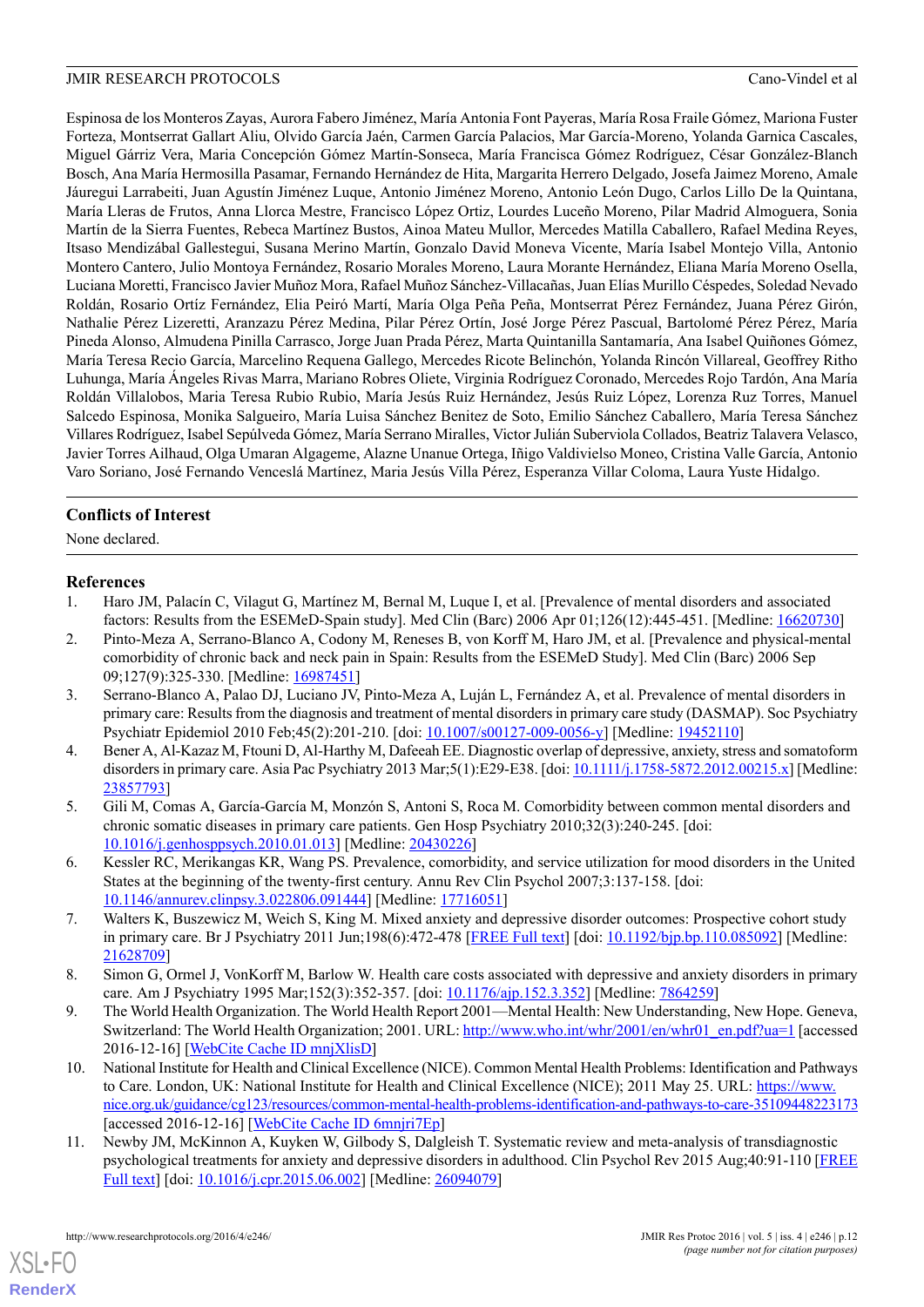- <span id="page-12-0"></span>12. Bortolotti B, Menchetti M, Bellini F, Montaguti M, Berardi D. Psychological interventions for major depression in primary care: A meta-analytic review of randomized controlled trials. Gen Hosp Psychiatry 2008;30(4):293-302. [doi: [10.1016/j.genhosppsych.2008.04.001](http://dx.doi.org/10.1016/j.genhosppsych.2008.04.001)] [Medline: [18585531\]](http://www.ncbi.nlm.nih.gov/entrez/query.fcgi?cmd=Retrieve&db=PubMed&list_uids=18585531&dopt=Abstract)
- <span id="page-12-1"></span>13. Cape J, Whittington C, Buszewicz M, Wallace P, Underwood L. Brief psychological therapies for anxiety and depression in primary care: Meta-analysis and meta-regression. BMC Med 2010 Jun 25;8:38 [[FREE Full text](https://bmcmedicine.biomedcentral.com/articles/10.1186/1741-7015-8-38)] [doi: [10.1186/1741-7015-8-38](http://dx.doi.org/10.1186/1741-7015-8-38)] [Medline: [20579335](http://www.ncbi.nlm.nih.gov/entrez/query.fcgi?cmd=Retrieve&db=PubMed&list_uids=20579335&dopt=Abstract)]
- <span id="page-12-3"></span><span id="page-12-2"></span>14. Hoffman BM, Papas RK, Chatkoff DK, Kerns RD. Meta-analysis of psychological interventions for chronic low back pain. Health Psychol 2007 Jan;26(1):1-9. [doi: [10.1037/0278-6133.26.1.1\]](http://dx.doi.org/10.1037/0278-6133.26.1.1) [Medline: [17209691](http://www.ncbi.nlm.nih.gov/entrez/query.fcgi?cmd=Retrieve&db=PubMed&list_uids=17209691&dopt=Abstract)]
- <span id="page-12-4"></span>15. Cuijpers P, van Straten A, van Schaik A, Andersson G. Psychological treatment of depression in primary care: A meta-analysis. Br J Gen Pract 2009 Feb;59(559):e51-e60. [doi: [10.3399/bjgp09X395139\]](http://dx.doi.org/10.3399/bjgp09X395139) [Medline: [19192368\]](http://www.ncbi.nlm.nih.gov/entrez/query.fcgi?cmd=Retrieve&db=PubMed&list_uids=19192368&dopt=Abstract)
- <span id="page-12-5"></span>16. Fernández A, Pinto-Meza A, Bellón JA, Roura-Poch P, Haro JM, Autonell J, et al. Is major depression adequately diagnosed and treated by general practitioners? Results from an epidemiological study. Gen Hosp Psychiatry 2010;32(2):201-209. [doi: <u>[10.1016/j.genhosppsych.2009.11.015](http://dx.doi.org/10.1016/j.genhosppsych.2009.11.015)</u>] [Medline: [20302995\]](http://www.ncbi.nlm.nih.gov/entrez/query.fcgi?cmd=Retrieve&db=PubMed&list_uids=20302995&dopt=Abstract)
- <span id="page-12-6"></span>17. Vermani M, Marcus M, Katzman M. Rates of detection of mood and anxiety disorders in primary care: A descriptive, cross-sectional study. Prim Care Companion CNS Disord 2011;13(2) [\[FREE Full text\]](http://europepmc.org/abstract/MED/21977354) [doi: [10.4088/PCC.10m01013\]](http://dx.doi.org/10.4088/PCC.10m01013) [Medline: [21977354](http://www.ncbi.nlm.nih.gov/entrez/query.fcgi?cmd=Retrieve&db=PubMed&list_uids=21977354&dopt=Abstract)]
- <span id="page-12-7"></span>18. Latorre J, López-Torres HJ, Montañés-Rodríguez J, Parra-Delgado M. [Mental health perceived demand and training necessities of primary care physicians]. Aten Primaria 2005 Jun 30;36(2):85-92 [\[FREE Full text\]](https://linkinghub.elsevier.com/retrieve/pii/13076608) [Medline: [15989830\]](http://www.ncbi.nlm.nih.gov/entrez/query.fcgi?cmd=Retrieve&db=PubMed&list_uids=15989830&dopt=Abstract)
- <span id="page-12-8"></span>19. Codony M, Alonso J, Almansa J, Vilagut G, Domingo A, Pinto-Meza A, et al. Psychotropic medications use in Spain. Results of the ESEMeD-Spain study. Actas Esp Psiquiatr 2007 Sep;35 Suppl 2:29-36. [Medline: [18264867](http://www.ncbi.nlm.nih.gov/entrez/query.fcgi?cmd=Retrieve&db=PubMed&list_uids=18264867&dopt=Abstract)]
- <span id="page-12-9"></span>20. Clark DM. Implementing NICE guidelines for the psychological treatment of depression and anxiety disorders: The IAPT experience. Int Rev Psychiatry 2011 Aug;23(4):318-327 [\[FREE Full text](http://europepmc.org/abstract/MED/22026487)] [doi: [10.3109/09540261.2011.606803](http://dx.doi.org/10.3109/09540261.2011.606803)] [Medline: [22026487](http://www.ncbi.nlm.nih.gov/entrez/query.fcgi?cmd=Retrieve&db=PubMed&list_uids=22026487&dopt=Abstract)]
- <span id="page-12-10"></span>21. Mukuria C, Brazier J, Barkham M, Connell J, Hardy G, Hutten R, et al. Cost-effectiveness of an improving access to psychological therapies service. Br J Psychiatry 2013 Mar;202(3):220-227 [\[FREE Full text](http://bjp.rcpsych.org/cgi/pmidlookup?view=long&pmid=23307921)] [doi: [10.1192/bjp.bp.111.107888\]](http://dx.doi.org/10.1192/bjp.bp.111.107888) [Medline: [23307921](http://www.ncbi.nlm.nih.gov/entrez/query.fcgi?cmd=Retrieve&db=PubMed&list_uids=23307921&dopt=Abstract)]
- <span id="page-12-11"></span>22. Richards DA, Suckling R. Improving access to psychological therapies: Phase IV prospective cohort study. Br J Clin Psychol 2009 Nov;48(Pt 4):377-396. [doi: [10.1348/014466509X405178\]](http://dx.doi.org/10.1348/014466509X405178) [Medline: [19208291](http://www.ncbi.nlm.nih.gov/entrez/query.fcgi?cmd=Retrieve&db=PubMed&list_uids=19208291&dopt=Abstract)]
- <span id="page-12-12"></span>23. Spitzer RL, Kroenke K, Williams JB. Validation and utility of a self-report version of PRIME-MD: The PHQ primary care study. Primary Care Evaluation of Mental Disorders. Patient Health Questionnaire. JAMA 1999 Nov 10;282(18):1737-1744. [Medline: [10568646](http://www.ncbi.nlm.nih.gov/entrez/query.fcgi?cmd=Retrieve&db=PubMed&list_uids=10568646&dopt=Abstract)]
- <span id="page-12-13"></span>24. Diez-Quevedo C, Rangil T, Sanchez-Planell L, Kroenke K, Spitzer RL. Validation and utility of the patient health questionnaire in diagnosing mental disorders in 1003 general hospital Spanish inpatients. Psychosom Med 2001;63(4):679-686. [Medline: [11485122](http://www.ncbi.nlm.nih.gov/entrez/query.fcgi?cmd=Retrieve&db=PubMed&list_uids=11485122&dopt=Abstract)]
- <span id="page-12-15"></span><span id="page-12-14"></span>25. Muñoz-Navarro R, Cano-Vindel A, Wood CM, Ruíz-Rodríguez P, Medrano LA, Limonero JT, PsicAP Research Group. The PHQ-PD as a screening tool for panic disorder in the primary care setting in Spain. PLoS One 2016;11(8):e0161145 [[FREE Full text](http://dx.plos.org/10.1371/journal.pone.0161145)] [doi: [10.1371/journal.pone.0161145](http://dx.doi.org/10.1371/journal.pone.0161145)] [Medline: [27525977\]](http://www.ncbi.nlm.nih.gov/entrez/query.fcgi?cmd=Retrieve&db=PubMed&list_uids=27525977&dopt=Abstract)
- <span id="page-12-16"></span>26. Sheehan DV, Harnett-Sheehan K, Raj BA. The measurement of disability. Int Clin Psychopharmacol 1996 Jun;11 Suppl 3:89-95. [Medline: [8923116](http://www.ncbi.nlm.nih.gov/entrez/query.fcgi?cmd=Retrieve&db=PubMed&list_uids=8923116&dopt=Abstract)]
- <span id="page-12-17"></span>27. Watts S, Turnell A, Kladnitski N, Newby J, Andrews G. Treatment-as-usual (TAU) is anything but usual: A meta-analysis of CBT versus TAU for anxiety and depression. J Affect Disord 2015 Apr 01;175:152-167. [doi: [10.1016/j.jad.2014.12.025](http://dx.doi.org/10.1016/j.jad.2014.12.025)] [Medline: [25618002](http://www.ncbi.nlm.nih.gov/entrez/query.fcgi?cmd=Retrieve&db=PubMed&list_uids=25618002&dopt=Abstract)]
- <span id="page-12-18"></span>28. Cano-Vindel A. Bases teóricas y apoyo empírico de la intervención psicológica sobre los desórdenes emocionales en atención primaria. Una actualización. Ansiedad y Estrés 2011;17(2-3):157-184.
- <span id="page-12-19"></span>29. Kroenke K, Spitzer RL, Williams JB. The PHQ-15: Validity of a new measure for evaluating the severity of somatic symptoms. Psychosom Med 2002;64(2):258-266. [Medline: [11914441](http://www.ncbi.nlm.nih.gov/entrez/query.fcgi?cmd=Retrieve&db=PubMed&list_uids=11914441&dopt=Abstract)]
- <span id="page-12-20"></span>30. Kroenke K, Spitzer R, Williams JB, Löwe B. The Patient Health Questionnaire somatic, anxiety, and depressive symptom scales: A systematic review. Gen Hosp Psychiatry 2010;32(4):345-359. [doi: [10.1016/j.genhosppsych.2010.03.006](http://dx.doi.org/10.1016/j.genhosppsych.2010.03.006)] [Medline: [20633738](http://www.ncbi.nlm.nih.gov/entrez/query.fcgi?cmd=Retrieve&db=PubMed&list_uids=20633738&dopt=Abstract)]
- <span id="page-12-22"></span><span id="page-12-21"></span>31. van Ravesteijn H, Wittkampf K, Lucassen P, van de Lisdonk E, van den Hoogen H, van Weert H, et al. Detecting somatoform disorders in primary care with the PHO-15. Ann Fam Med 2009;7(3):232-238 [[FREE Full text](http://www.annfammed.org/cgi/pmidlookup?view=long&pmid=19433840)] [doi: [10.1370/afm.985\]](http://dx.doi.org/10.1370/afm.985) [Medline: [19433840](http://www.ncbi.nlm.nih.gov/entrez/query.fcgi?cmd=Retrieve&db=PubMed&list_uids=19433840&dopt=Abstract)]
- 32. Kroenke K, Spitzer RL, Williams JB. The PHQ-9: Validity of a brief depression severity measure. J Gen Intern Med 2001 Sep;16(9):606-613 [[FREE Full text](http://onlinelibrary.wiley.com/resolve/openurl?genre=article&sid=nlm:pubmed&issn=0884-8734&date=2001&volume=16&issue=9&spage=606)] [Medline: [11556941\]](http://www.ncbi.nlm.nih.gov/entrez/query.fcgi?cmd=Retrieve&db=PubMed&list_uids=11556941&dopt=Abstract)
- 33. First M, Spitzer RL, Gibbon M, Williams JB. Entrevista Clínica Estructurada para los Trastornos del Eje I del DSM-IV, Versión Clínica. Barcelona: Masson; 1999.
- 34. Muñoz-Navarro R. [Detection of Depression, Anxiety and Panic in Primary Care with the Patient Health Questionnaire] [doctoral dissertation]. Valencia, Spain: University of Valencia; 2015. URL: [http://roderic.uv.es/bitstream/handle/10550/](http://roderic.uv.es/bitstream/handle/10550/45851/TD%20RM%20Digital.pdf?sequence=1&isAllowed=y) [45851/TD%20RM%20Digital.pdf?sequence=1&isAllowed=y](http://roderic.uv.es/bitstream/handle/10550/45851/TD%20RM%20Digital.pdf?sequence=1&isAllowed=y) [accessed 2016-12-16] [[WebCite Cache ID 6mnmTRAvZ](http://www.webcitation.org/6mnmTRAvZ)]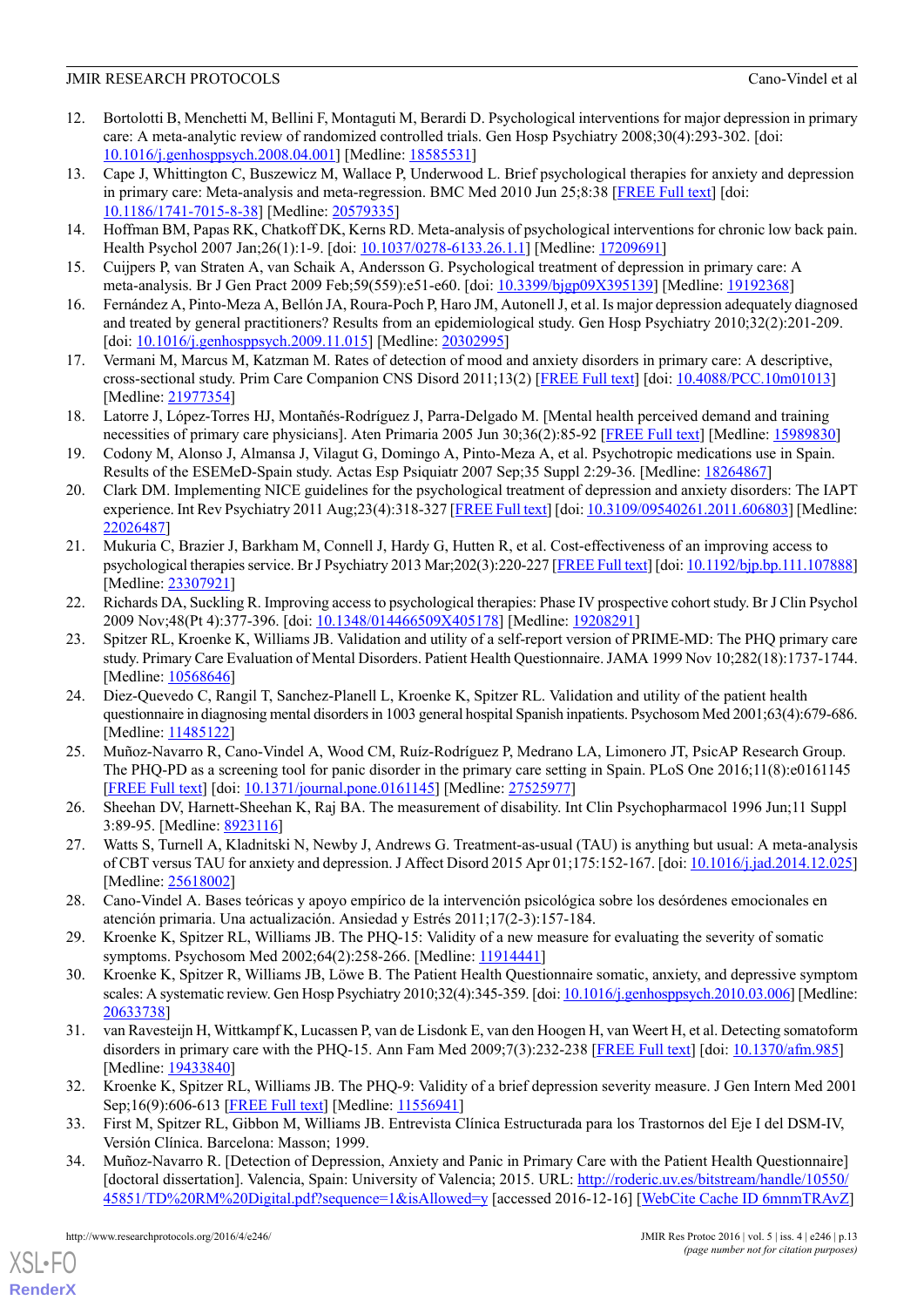- <span id="page-13-0"></span>35. Wittkampf KA, Baas KD, van Weert HC, Lucassen P, Schene AH. The psychometric properties of the panic disorder module of the Patient Health Questionnaire (PHQ-PD) in high-risk groups in primary care. J Affect Disord 2011 Apr;130(1-2):260-267. [doi: [10.1016/j.jad.2010.10.030\]](http://dx.doi.org/10.1016/j.jad.2010.10.030) [Medline: [21075451](http://www.ncbi.nlm.nih.gov/entrez/query.fcgi?cmd=Retrieve&db=PubMed&list_uids=21075451&dopt=Abstract)]
- <span id="page-13-2"></span><span id="page-13-1"></span>36. Spitzer RL, Kroenke K, Williams JB, Löwe B. A brief measure for assessing generalized anxiety disorder: The GAD-7. Arch Intern Med 2006 May 22;166(10):1092-1097. [doi: [10.1001/archinte.166.10.1092](http://dx.doi.org/10.1001/archinte.166.10.1092)] [Medline: [16717171](http://www.ncbi.nlm.nih.gov/entrez/query.fcgi?cmd=Retrieve&db=PubMed&list_uids=16717171&dopt=Abstract)]
- 37. García-Campayo J, Zamorano E, Ruiz MA, Pardo A, Pérez-Páramo M, López-Gómez V, et al. Cultural adaptation into Spanish of the generalized anxiety disorder-7 (GAD-7) scale as a screening tool. Health Qual Life Outcomes 2010 Jan 20;8:8 [[FREE Full text](https://hqlo.biomedcentral.com/articles/10.1186/1477-7525-8-8)] [doi: [10.1186/1477-7525-8-8](http://dx.doi.org/10.1186/1477-7525-8-8)] [Medline: [20089179](http://www.ncbi.nlm.nih.gov/entrez/query.fcgi?cmd=Retrieve&db=PubMed&list_uids=20089179&dopt=Abstract)]
- <span id="page-13-4"></span><span id="page-13-3"></span>38. Bobes J, Badía X, Luque A, García M, González MP, Dal-Ré R. [Validation of the Spanish version of the Liebowitz social anxiety scale, social anxiety and distress scale and Sheehan disability inventory for the evaluation of social phobia]. Med Clin (Barc) 1999 Apr 24;112(14):530-538. [Medline: [10363239\]](http://www.ncbi.nlm.nih.gov/entrez/query.fcgi?cmd=Retrieve&db=PubMed&list_uids=10363239&dopt=Abstract)
- <span id="page-13-5"></span>39. The World Health Organization. WHOQOL-BREF—Introduction, Administration, Scoring and Generic Version of the Assessment: Field Trial Version. Geneva, Switzerland: The World Health Organization; 1996 Dec. URL: [http://www.](http://www.who.int/mental_health/media/en/76.pdf?ua=1) [who.int/mental\\_health/media/en/76.pdf?ua=1](http://www.who.int/mental_health/media/en/76.pdf?ua=1) [accessed 2016-12-16] [[WebCite Cache ID 6mnmsx6KS\]](http://www.webcitation.org/6mnmsx6KS)
- <span id="page-13-6"></span>40. Lucas-Carrasco R. The WHO quality of life (WHOQOL) questionnaire: Spanish development and validation studies. Qual Life Res 2012 Feb;21(1):161-165. [doi: [10.1007/s11136-011-9926-3\]](http://dx.doi.org/10.1007/s11136-011-9926-3) [Medline: [21611868\]](http://www.ncbi.nlm.nih.gov/entrez/query.fcgi?cmd=Retrieve&db=PubMed&list_uids=21611868&dopt=Abstract)
- <span id="page-13-7"></span>41. Rocha NS, Power MJ, Bushnell DM, Fleck MP. Cross-cultural evaluation of the WHOQOL-BREF domains in primary care depressed patients using Rasch analysis. Med Decis Making 2012;32(1):41-55. [doi: [10.1177/0272989X11415112](http://dx.doi.org/10.1177/0272989X11415112)] [Medline: [21825270](http://www.ncbi.nlm.nih.gov/entrez/query.fcgi?cmd=Retrieve&db=PubMed&list_uids=21825270&dopt=Abstract)]
- <span id="page-13-8"></span>42. Nolen-Hoeksema S, Morrow J. A prospective study of depression and posttraumatic stress symptoms after a natural disaster: The 1989 Loma Prieta earthquake. J Pers Soc Psychol 1991 Jul;61(1):115-121. [Medline: [1890582](http://www.ncbi.nlm.nih.gov/entrez/query.fcgi?cmd=Retrieve&db=PubMed&list_uids=1890582&dopt=Abstract)]
- <span id="page-13-10"></span><span id="page-13-9"></span>43. Hervás G. Adaptación al castellano de un instrumento para evaluar el estilo rumiativo: La escala de respuestas rumiativas. Revista de Psicopatología y Psicología Clínica 2008;13(2):111-121. [\[FREE Full text\]](http://www.aepcp.net/arc/(4)%202008(2).Herv%C3%A1s.pdf)
- <span id="page-13-11"></span>44. Meyer TJ, Miller ML, Metzger RL, Borkovec TD. Development and validation of the Penn State Worry Questionnaire. Behav Res Ther 1990;28(6):487-495. [Medline: [2076086\]](http://www.ncbi.nlm.nih.gov/entrez/query.fcgi?cmd=Retrieve&db=PubMed&list_uids=2076086&dopt=Abstract)
- 45. Sandín B, Chorot P, Valiente RM, Lostao L. Validación española del cuestionario de preocupación PSWQ: Estructura factorial y propiedades psicométricas. Revista de Psicopatología y Psicología Clínica 2009;14(2):107-122. [\[FREE Full text\]](http://www.aepcp.net/arc/(4)_2009(2)_Sandin_Chorot_Valiente_Lostao.pdf)
- <span id="page-13-13"></span><span id="page-13-12"></span>46. Crittendon J, Hopko DR. Assessing worry in older and younger adults: Psychometric properties of an abbreviated Penn State Worry Questionnaire (PSWQ-A). J Anxiety Disord 2006;20(8):1036-1054. [doi: [10.1016/j.janxdis.2005.11.006](http://dx.doi.org/10.1016/j.janxdis.2005.11.006)] [Medline: [16387472](http://www.ncbi.nlm.nih.gov/entrez/query.fcgi?cmd=Retrieve&db=PubMed&list_uids=16387472&dopt=Abstract)]
- <span id="page-13-14"></span>47. Gross JJ, John OP. Individual differences in two emotion regulation processes: Implications for affect, relationships, and well-being. J Pers Soc Psychol 2003 Aug;85(2):348-362. [Medline: [12916575](http://www.ncbi.nlm.nih.gov/entrez/query.fcgi?cmd=Retrieve&db=PubMed&list_uids=12916575&dopt=Abstract)]
- <span id="page-13-15"></span>48. Cabello R, Salguero JM, Fernández-Berrocal P, Gross JJ. A Spanish adaptation of the emotion regulation questionnaire. Eur J Psychol Assess 2013;29(4):234-240. [doi: [10.1027/1015-5759/a000150](http://dx.doi.org/10.1027/1015-5759/a000150)]
- <span id="page-13-16"></span>49. Wells A, Cartwright-Hatton S. A short form of the metacognitions questionnaire: Properties of the MCQ-30. Behav Res Ther 2004 Apr;42(4):385-396. [doi: [10.1016/S0005-7967\(03\)00147-5\]](http://dx.doi.org/10.1016/S0005-7967(03)00147-5) [Medline: [14998733\]](http://www.ncbi.nlm.nih.gov/entrez/query.fcgi?cmd=Retrieve&db=PubMed&list_uids=14998733&dopt=Abstract)
- <span id="page-13-17"></span>50. Ramos-Cejudo J, Salguero JM, Cano-Vindel A. Spanish version of the Meta-Cognitions Questionnaire 30 (MCQ-30). Span J Psychol 2013;16:E95. [doi: [10.1017/sjp.2013.95](http://dx.doi.org/10.1017/sjp.2013.95)] [Medline: [24230958\]](http://www.ncbi.nlm.nih.gov/entrez/query.fcgi?cmd=Retrieve&db=PubMed&list_uids=24230958&dopt=Abstract)
- 51. Gueorguieva R, Krystal JH. Move over ANOVA: Progress in analyzing repeated-measures data and its reflection in papers published in the Archives of General Psychiatry. Arch Gen Psychiatry 2004 Mar;61(3):310-317. [doi: [10.1001/archpsyc.61.3.310\]](http://dx.doi.org/10.1001/archpsyc.61.3.310) [Medline: [14993119](http://www.ncbi.nlm.nih.gov/entrez/query.fcgi?cmd=Retrieve&db=PubMed&list_uids=14993119&dopt=Abstract)]
- <span id="page-13-18"></span>52. Layard R. The Depression Report: A New Deal for Depression and Anxiety Disorders. London, UK: The Centre for Economic Performance, The London School of Economics and Political Science; 2006 Jun 26. URL: [http://eprints.lse.ac.uk/](http://eprints.lse.ac.uk/818/1/DEPRESSION_REPORT_LAYARD.pdf) [818/1/DEPRESSION\\_REPORT\\_LAYARD.pdf](http://eprints.lse.ac.uk/818/1/DEPRESSION_REPORT_LAYARD.pdf) [accessed 2016-12-16] [[WebCite Cache ID 6mnoxmCFH\]](http://www.webcitation.org/6mnoxmCFH)
- <span id="page-13-19"></span>53. Gilbody S, Bower P, Whitty P. Costs and consequences of enhanced primary care for depression: Systematic review of randomised economic evaluations. Br J Psychiatry 2006 Oct;189:297-308 [[FREE Full text\]](http://bjp.rcpsych.org/cgi/pmidlookup?view=long&pmid=17012652) [doi: [10.1192/bjp.bp.105.016006\]](http://dx.doi.org/10.1192/bjp.bp.105.016006) [Medline: [17012652](http://www.ncbi.nlm.nih.gov/entrez/query.fcgi?cmd=Retrieve&db=PubMed&list_uids=17012652&dopt=Abstract)]
- <span id="page-13-20"></span>54. Radhakrishnan M, Hammond G, Jones P, Watson A, McMillan-Shields F, Lafortune L. Cost of Improving Access to Psychological Therapies (IAPT) programme: An analysis of cost of session, treatment and recovery in selected Primary Care Trusts in the East of England region. Behav Res Ther 2013 Jan;51(1):37-45. [doi: [10.1016/j.brat.2012.10.001\]](http://dx.doi.org/10.1016/j.brat.2012.10.001) [Medline: [23178677](http://www.ncbi.nlm.nih.gov/entrez/query.fcgi?cmd=Retrieve&db=PubMed&list_uids=23178677&dopt=Abstract)]
- <span id="page-13-21"></span>55. Wilamowska ZA, Thompson-Hollands J, Fairholme CP, Ellard KK, Farchione TJ, Barlow DH. Conceptual background, development, and preliminary data from the unified protocol for transdiagnostic treatment of emotional disorders. Depress Anxiety 2010 Oct;27(10):882-890. [doi: [10.1002/da.20735](http://dx.doi.org/10.1002/da.20735)] [Medline: [20886609\]](http://www.ncbi.nlm.nih.gov/entrez/query.fcgi?cmd=Retrieve&db=PubMed&list_uids=20886609&dopt=Abstract)
- 56. Saxena S, Thornicroft G, Knapp M, Whiteford H. Resources for mental health: Scarcity, inequity, and inefficiency. Lancet 2007 Sep 08;370(9590):878-889. [doi: [10.1016/S0140-6736\(07\)61239-2\]](http://dx.doi.org/10.1016/S0140-6736(07)61239-2) [Medline: [17804062](http://www.ncbi.nlm.nih.gov/entrez/query.fcgi?cmd=Retrieve&db=PubMed&list_uids=17804062&dopt=Abstract)]
- 57. González-González S, Fernández-Rodríguez C, Pérez-Rodríguez J, Amigo I. [Depression secondary prevention in primary care]. Psicothema 2006 Aug;18(3):471-477. [Medline: [17296074](http://www.ncbi.nlm.nih.gov/entrez/query.fcgi?cmd=Retrieve&db=PubMed&list_uids=17296074&dopt=Abstract)]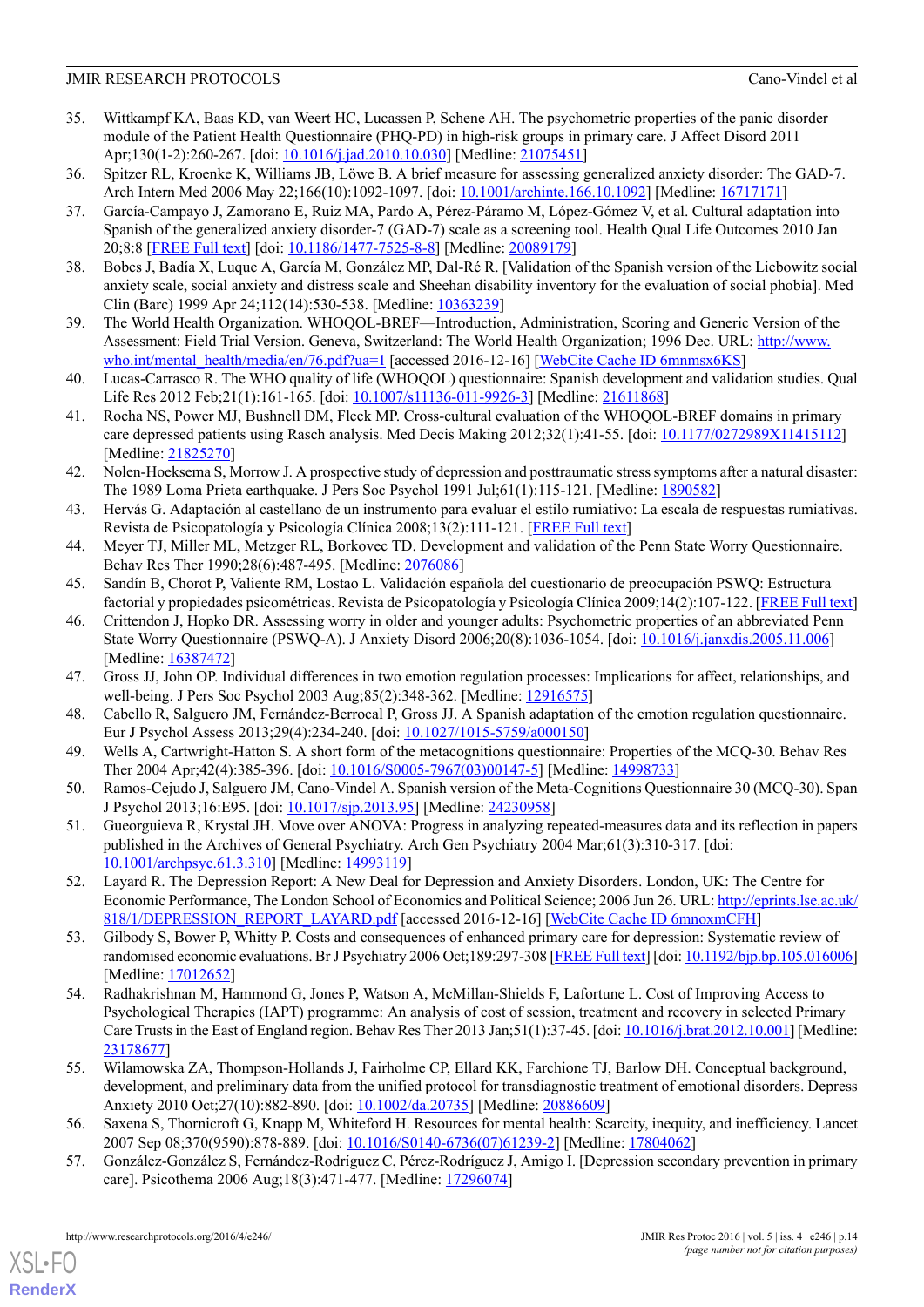- <span id="page-14-0"></span>58. Segarra-Gutiérrez G, Farriols-Hernando N, Palma-Sevillano C, Segura-Bernal J, Castell-Torres R. Tratamiento psicológico grupal para los trastornos de ansiedad en el ámbito de la salud pública. Ansiedad y Estrés 2011;17(2-3):185-197 ISSN 1134-7937.
- <span id="page-14-1"></span>59. Fletcher J, Bassilios B, Kohn F, Naccarella L, Blashki GA, Burgess PM, et al. Meeting demand for psychological services for people with depression and anxiety: Recent developments in primary mental health care. Med J Aust 2008 Jun 16;188(12 Suppl):S107-S109. [Medline: [18558908](http://www.ncbi.nlm.nih.gov/entrez/query.fcgi?cmd=Retrieve&db=PubMed&list_uids=18558908&dopt=Abstract)]
- <span id="page-14-2"></span>60. Reynolds J, Griffiths KM, Cunningham JA, Bennett K, Bennett A. Clinical practice models for the use of e-mental health resources in primary health care by health professionals and peer workers: A conceptual framework. JMIR Ment Health 2015 Mar 23;2(1):e6. [doi: [10.2196/mental.4200](http://dx.doi.org/10.2196/mental.4200)] [Medline: [26543912\]](http://www.ncbi.nlm.nih.gov/entrez/query.fcgi?cmd=Retrieve&db=PubMed&list_uids=26543912&dopt=Abstract)
- <span id="page-14-4"></span><span id="page-14-3"></span>61. Aakhus E, Granlund I, Odgaard-Jensen J, Wensing M, Oxman A, Flottorp S. Tailored interventions to implement recommendations for elderly patients with depression in primary care: A study protocol for a pragmatic cluster randomised controlled trial. Trials 2014 Jan 09;15:16 [[FREE Full text](https://trialsjournal.biomedcentral.com/articles/10.1186/1745-6215-15-16)] [doi: [10.1186/1745-6215-15-16](http://dx.doi.org/10.1186/1745-6215-15-16)] [Medline: [24405891](http://www.ncbi.nlm.nih.gov/entrez/query.fcgi?cmd=Retrieve&db=PubMed&list_uids=24405891&dopt=Abstract)]
- 62. Roy-Byrne P, Craske MG, Sullivan G, Rose RD, Edlund MJ, Lang AJ, et al. Delivery of evidence-based treatment for multiple anxiety disorders in primary care: A randomized controlled trial. JAMA 2010 May 19;303(19):1921-1928 [\[FREE](http://europepmc.org/abstract/MED/20483968) [Full text](http://europepmc.org/abstract/MED/20483968)] [doi: [10.1001/jama.2010.608\]](http://dx.doi.org/10.1001/jama.2010.608) [Medline: [20483968\]](http://www.ncbi.nlm.nih.gov/entrez/query.fcgi?cmd=Retrieve&db=PubMed&list_uids=20483968&dopt=Abstract)

#### **Abbreviations**

**CBT:** cognitive behavioral therapy **CEIC-APCV:** Corporate Clinical Research Ethics Committee of Primary Care of Valencia **CEIC-E:** Clinical Research Ethics Committee of Euskadi **CEIC-HUA:** Clinical Research Ethics Committee of the Hospital Universitario de Albacete **CEIC-IB:** Clinical Ethics Committee of the Balearic Islands **DSM-IV:** Fourth Edition of the Diagnostic and Statistical Manual of Mental Disorders **ED:** emotional disorder **GAD:** generalized anxiety disorder **GAD-7:** 7-item Generalized Anxiety Disorder **GP:** general practitioner **IACTA:** Inventory of Cognitive Activity in Anxiety Disorders **IAPT:** Improving Access to Psychological Therapies **IRP:** Internal Resident Program **ITT:** intention to treat **MDD:** major depressive disorder **PC:** primary care **PHO:** Patient Health Ouestionnaire **PHQ-4:** 4-item Patient Health Questionnaire **PHQ-9:** 9-item Patient Health Questionnaire **PHQ-15:** 15-item Patient Health Questionnaire **PHQ-PD:** Patient Health Questionnaire-Panic Disorder **PRIME-MD:** Primary Care Evaluation of Mental Disorders **PsicAP:** Psicología en Atención Primaria **PSWQ-A:** abbreviated version of the Penn State Worry Questionnaire **RCT:** randomized controlled trial **SCID-I:** Structured Clinical Interview for DSM Axis-I Disorders **SDS:** Sheehan Disability Scale **TAU:** treatment as usual **TD-CBT:** transdiagnostic cognitive behavioral therapy **WHO:** World Health Organization